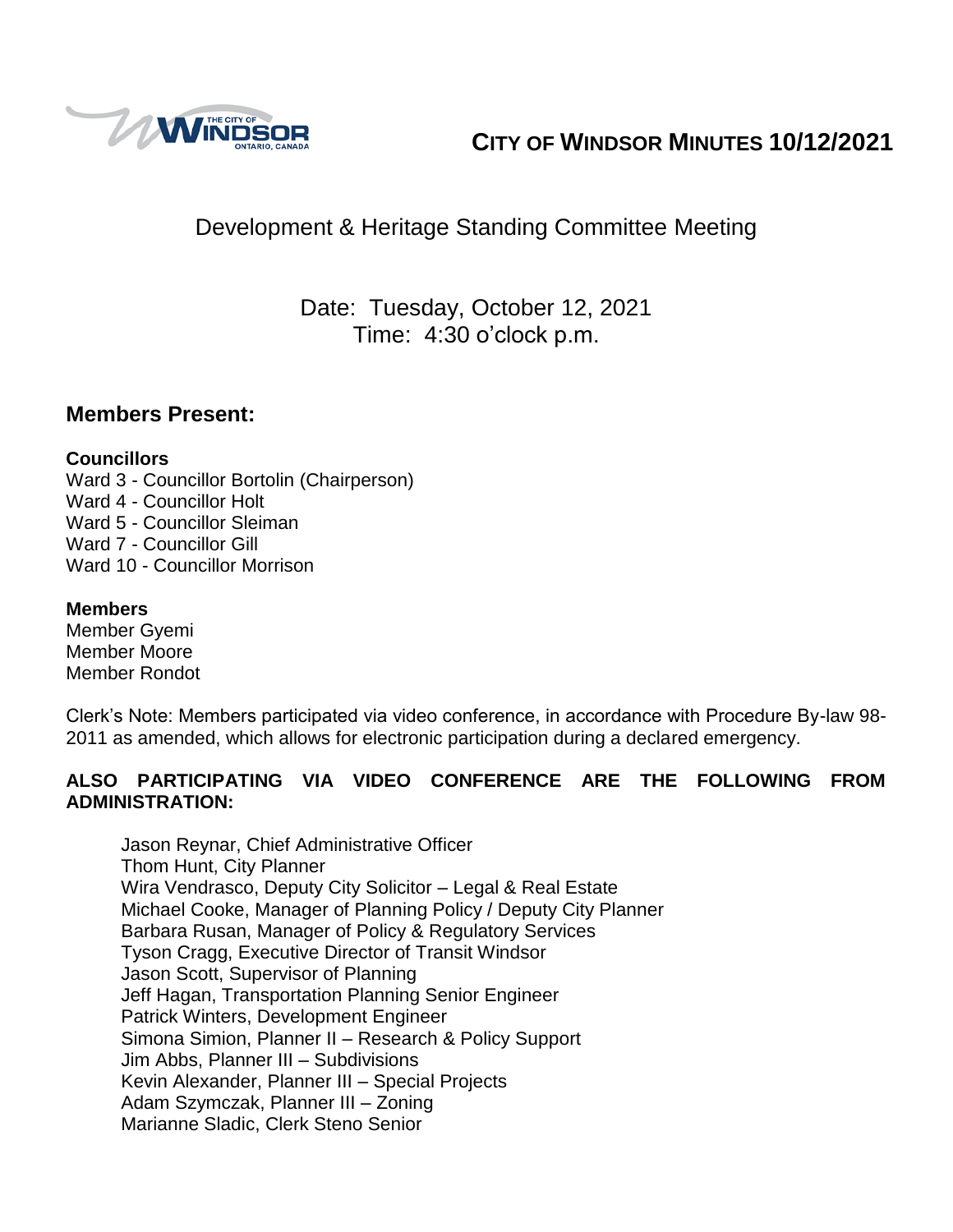# **Minutes Development & Heritage Standing Committee Tuesday, October 12, 2021** Page 2 of 17

Sandra Gebauer, Council Assistant Anna Ciacelli, Deputy City Clerk / Supervisor of Council Services

### **Delegations—participating via video conference**

| Item $7.1$  | Sam Helou, 971096 Ontario Inc.                                 |
|-------------|----------------------------------------------------------------|
|             | Items 7.1, 7.4 & 7.5 Tracey Pillon-Abbs, Principal Planner     |
| Item $7.2$  | Tiziano Zaghi, Planner representing Owner                      |
| Item $7.3$  | Amy Farkas and Karl Tanner, Dillon Consulting Limited          |
| Item $7.3$  | Jesse Nathanson, VP, Asset Management and Investments, Europro |
| Item $7.3$  | Josef Jakubovic, Europro                                       |
| Item $7.3$  | Mathew Frieberg, Area Resident                                 |
| Item $7.4$  | Andi Shallvari, 1731952 Ontario Ltd., and Cameron Reid         |
| Item $7.4$  | Mike Cardinal, Area Resident                                   |
| Item $7.4$  | Vivian Cattaneo, Area Resident                                 |
| Item $7.4$  | Sheila Wisdom, Area Resident                                   |
| Item 7.4    | Christopher Huxley, Area Resident                              |
| Item $7.5$  | Peg Dorner, Area Resident                                      |
| Item 7.5    | Ray Blanchard, Director & Owner, 5021089 Ontario Inc.          |
| Item 7.6    | Brad Dixon, Owner, XtremeFX                                    |
| Item 7.7    | Jonathon Lot, VP Operations, Petretta Construction Inc.        |
| Item 7.7    | S. J. Dowling and Doug Dowling, Area Residents                 |
| Item $7.7$  | <b>Eddy Staudt, Area Resident</b>                              |
| Item $11.1$ | <b>Elliott Rutter, Area Resident</b>                           |
| Item $11.1$ | Judy Hillman, Area Resident                                    |
| Item $11.2$ | Alec Lauziere, Applicant                                       |
| Item $11.2$ | Kimberley Branch, Area Resident                                |

# **1. CALL TO ORDER**

The Chairperson calls the meeting of the Development & Heritage Standing Committee to order at 4:31 o'clock p.m.

## **2. DISCLOSURES OF PECUNIARY INTEREST AND THE GENERAL NATURE THEREOF**

None disclosed.

# **3. REQUEST FOR DEFERRALS, REFERRALS OR WITHDRAWALS**

See Item 7.2.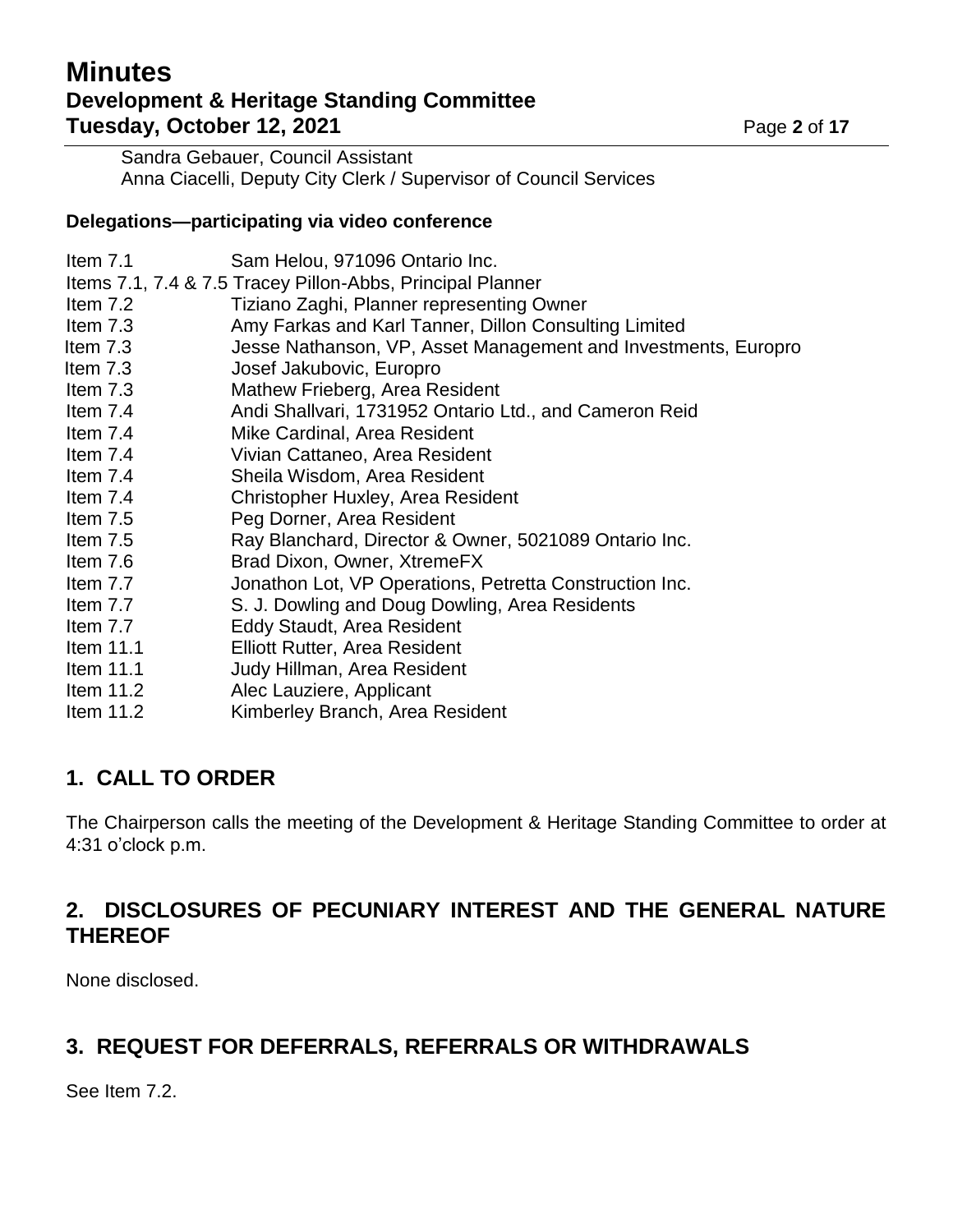### **4. COMMUNICATIONS**

None presented.

## **5. ADOPTION OF THE** *PLANNING ACT* **MINUTES**

### **5.1. Minutes of the Development and Heritage Standing Committee meeting (***Planning Act* **Matters) held September 13, 2021**

Moved by: Member Gyemi Seconded by: Councillor Gill

THAT the *Planning Act* minutes of the Development & Heritage Standing Committee meeting held September 13, 2021 **BE ADOPTED** as presented. Carried.

> Report Number: SCM 298/2021 Clerk's File: MB2021

### **7.** *PLANNING ACT* **MATTERS**

## **7.1. Zoning By-Law Amendment - 163 Janette Ave Z-026/21 (ZNG/6500), Ward 3**

Moved by: Councillor Holt Seconded by: Councillor Sleiman

#### Decision Number: **DHSC 327**

I. THAT Zoning By-law 8600 **BE AMENDED** for Registered Plan 274 E PT Lot 8 Corner, municipally known as 163 Janette Ave, by adding a site specific exception to Section 20(1) as follows:

### 422. **SOUTH SIDE OF PITT STREET WEST AND WEST SIDE OF JANETTE AVE**

For the lands comprising Registered Plan 274 E PT Lot 8, Corner, a *multiple dwelling* with a maximum of six *dwelling units* shall be an additional permitted use, and that for the additional permitted use no additional *parking spaces* are required and the lot width, lot area, lot coverage, main building height, front yard depth, rear yard depth, and side yard width shall be as existing on the date this amendment comes into force. [ZDM 3; ZNG/6500]

II. THAT the lands affected **BE SUBJECT** to an H symbol and that the H symbol **BE REMOVED** when the following conditions have been satisfied: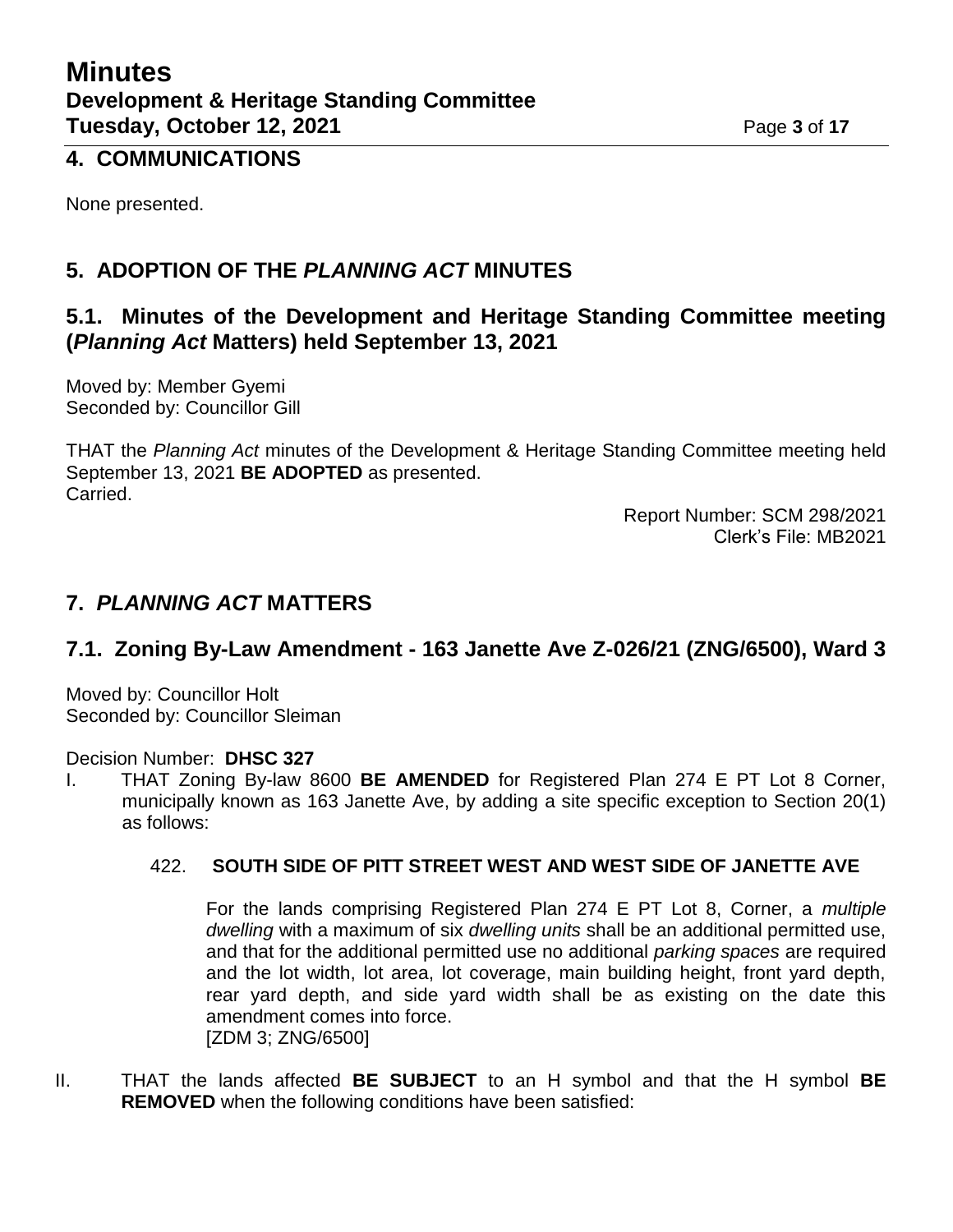## **Minutes Development & Heritage Standing Committee Tuesday, October 12, 2021 Page 4** of 17

- **1. Holding Symbol Removal Application/Fee** The owner/agent submits an application and fee (\$1,536.00 – 2021 rate) to remove the H symbol. The submission to include proof that the conditions are completed to the satisfaction of the City Engineer.
- **2. Encroachment Agreement** The owner agrees to submit application for and execute an agreement with the Corporation for the landscaping encroachments into the Janette Ave. and Pitt St. W right-of-way to the satisfaction of the City Engineer.
- **3. Corner Cut-Off** The owner(s) agrees, prior to the issuance of a construction permit, to gratuitously convey a 4.6m x 4.6m (20' x 20') corner cut-off at the intersection of Janette Avenue and Pitt Street in accordance with City of Windsor Standard Drawing AS-230.
- **4. Existing Sewers and Connections -** The owner further agrees, at its entire expense and to the satisfaction of the City Engineer:
	- 1. To undertake a video inspection of the mainline sewers that will be used by the subject property and all connections to the mainline sewers that service the subject property.
	- 2. Any redundant connections will be abandoned according to the City of Windsor Engineering Best Practice B.P.1.3.3.
	- 3. Any new connections to combined sewers will follow City of Windsor Engineering Best Practice B.P.1.1.1.

Carried.

Report Number: S 103/2021 Clerk's File: ZB/14175

# **7.2. RICBL Exemption 2021-3 - Tiziano Zaghi - 0 Daytona Avenue - Ward 10**

Moved by: Councillor Morrison Seconded by: Councillor Sleiman

1) THAT Council DENY the request of Tiziano Zaghi, Planning Consultant, on behalf of Abdul Karim Habib, property owner, for an exemption from the provisions of Interim Control By-law 103-2020 for the property known municipally as 0 Daytona Avenue (Roll No. 080-490- 04510; southeast corner of Daytona Avenue and Northwood Street).

The motion is **put** and is **lost**.

Aye votes: Councillors Morrison, Sleiman and Gill, and Member Moore. Nay votes: Councillors Holt and Bortolin, and Members Gyemi and Rondot. Absent: None. Abstain: None.

Moved by: Councillor Holt Seconded by: Member Gyemi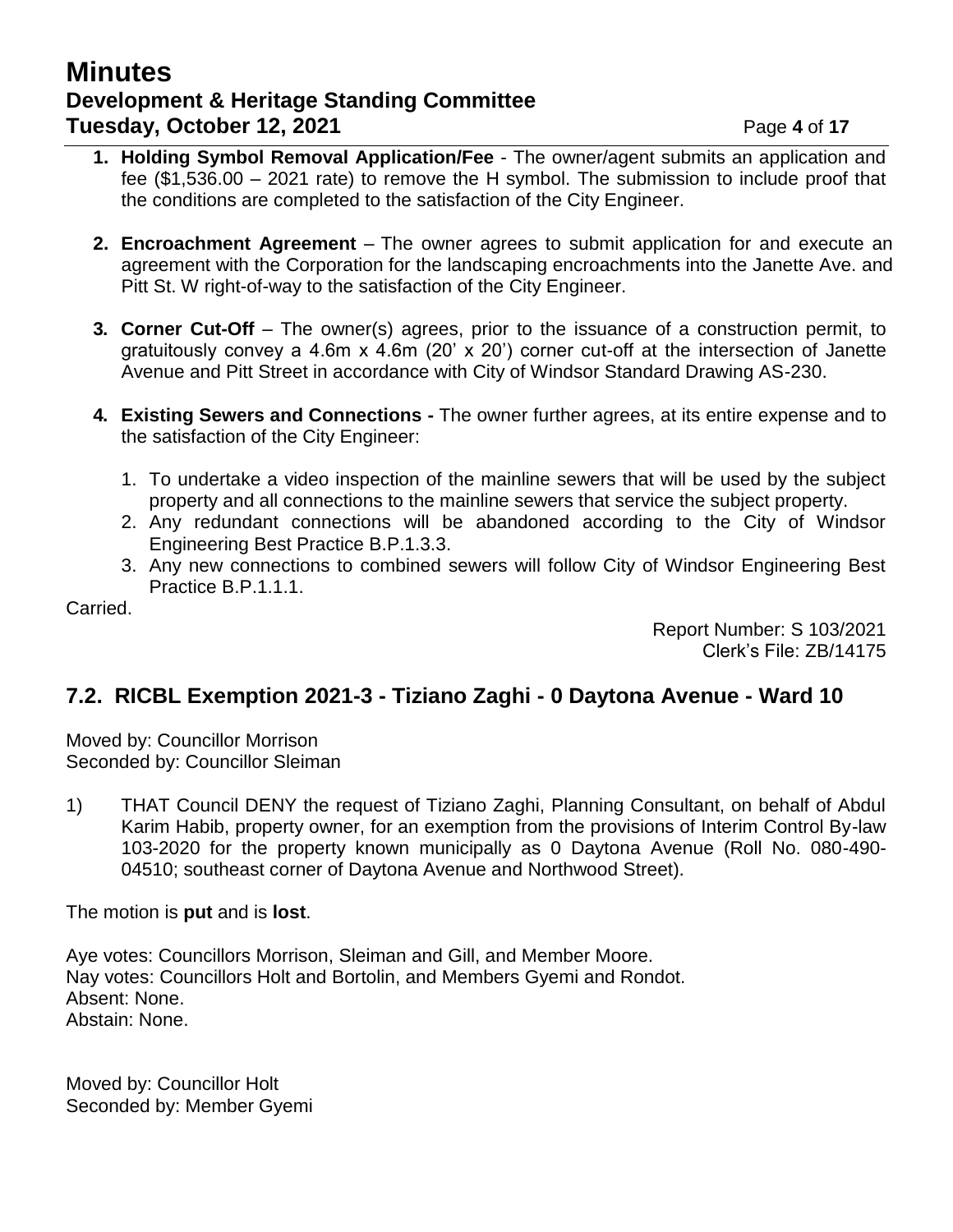## **Minutes Development & Heritage Standing Committee Tuesday, October 12, 2021 Page 5** of 17

- 1) THAT Council APPROVE the request of Tiziano Zaghi, Planning Consultant, on behalf of Abdul Karim Habib, property owner, for an exemption from the provisions of Interim Control By-law 103-2020 for the property known municipally as 0 Daytona Avenue (Roll No. 080- 490-04510; southeast corner of Daytona Avenue and Northwood Street).
- 2) THAT Council AMEND Interim Control By-law 103-2020 by adding to Section 5 the following clause using the next sequential clause number:
	- **(?) 0 Daytona Avenue (southeast corner of Daytona Avenue and Northwood Street)**

Part Lot 75, Lots 76 to 79, Registered Plan 1015, and Parts 5 to 7, Plan 12- 21146; Roll No. 080-490-04510

3) THAT Administration DIRECT Site Plan Control (SPC) to maximize the opportunities to promote rear yard parking with the proponent.

The motion is **put** and is **lost**.

Aye votes: Councillors Holt and Bortolin, and Members Gyemi and Rondot. Nay votes: Councillors Morrison, Sleiman and Gill, and Member Moore. Absent: None. Abstain: None.

Moved by: Councillor Holt Seconded by: Councillor Gill

THAT the report of the Senior Planner dated August 30, 2021 entitled "RICBL Exemption 2021-3 - Tiziano Zaghi - 0 Daytona Avenue - Ward 10" **BE REFERRED** back to Administration to work with the proponent to attempt to resolve the issues of the number of driveways and the location of required parking. Carried.

Member Moore voting nay.

Report Number: S 122/2021 Clerk's File: Z/14231

## **7.3. OPA & Rezoning - Europro - 7446-7780 Tecumseh E - OPA 150 OPA/6483 Z-023/21 ZNG/6482 - Ward 8**

Moved by: Councillor Holt Seconded by: Member Rondot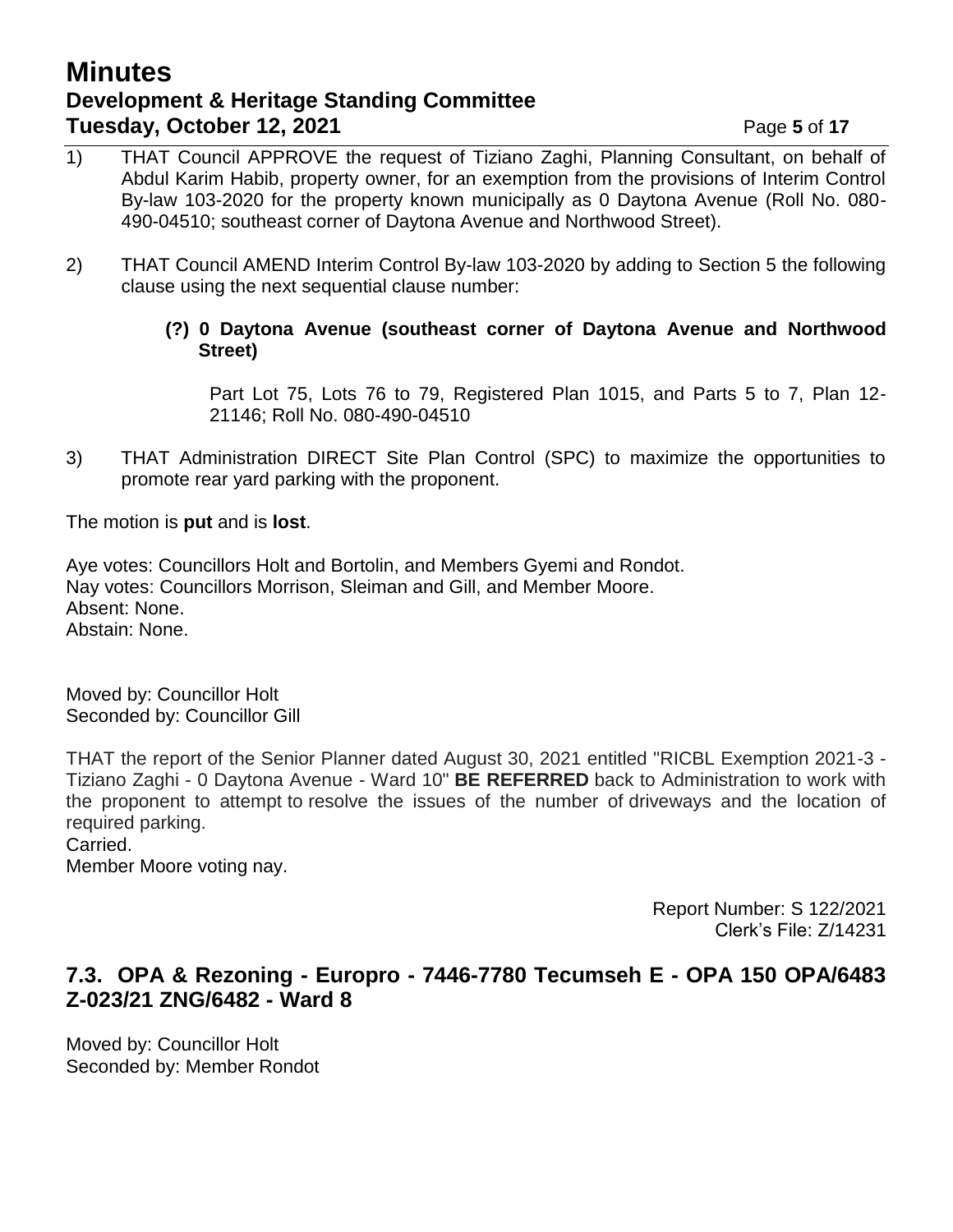# **Minutes Development & Heritage Standing Committee Tuesday, October 12, 2021 Page 6** of 17

Decision Number: **DHSC 335**

- I. THAT Schedule "A" of Volume 1: The Primary Plan of the City of Windsor Official Plan **BE AMENDED** by applying a Specific Policy Area to Part Lots 125 to 127 (McNiff), Concession 1, including Parts 1, 2 & 3, Plan 12R16376 and Parts 1, 2, 3 & 4, Plan 12R18468, known municipally as 7446-7780 Tecumseh Road East (Roll No. 070-680-03200), situated on the North side of Tecumseh Road East between Lauzon Parkway and Lauzon Road.
- II. THAT Section 1 of Volume 2: Secondary Plans & Special Policy Areas of the City of Windsor Official Plan **BE AMENDED** by adding a Special Policy Area as follows:

"1.X Lands bounded by Lauzon Road, Tecumseh Road East, Lauzon Parkway and VIA Rail Corridor (7446-7780 Tecumseh Road East)

1.X.1 The property described as Part Lots 125 to 127 (McNiff), Concession 1, including Parts 1, 2 & 3, Plan 12R16376 and Parts 1, 2, 3 & 4, Plan 12R18468, known municipally as 7446-7780 Tecumseh Road East, **IS DESIGNATED** on Schedule A: Planning Districts and Policy Areas in Volume I – The Primary Plan;

1.X.2 Notwithstanding the "Commercial Centre" designation of the subject land on Schedule D: Land Use in Volume I – The Primary Plan, "Multiple Dwelling" shall be an additional permitted use."

III. THAT Zoning By-law 8600 **BE AMENDED** by changing the zoning of Part Lots 125 to 127 (McNiff), Concession 1, including Parts 1, 2 & 3, Plan 12R16376 and Parts 1, 2, 3 & 4, Plan 12R18468, known municipally as 7446-7780 Tecumseh Road East (Roll No. 070-680- 03200), situated on the North side of Tecumseh Road East between Lauzon Parkway and Lauzon Road, by adding a site specific exception to Section 20(1) as follows:

#### **424. NORTH SIDE OF TECUMSEH ROAD EAST BETWEEN LAUZON PARKWAY AND LAUZON ROAD**

For the lands comprising of Part Lots 125 to 127 (McNiff), Concession 1, a *multiple dwelling* shall be an additional permitted use and shall be subject to the applicable provisions in Section 12.3.5. [ZDM 14, 15; ZNG/6482]

- IV. THAT, at the discretion of the City Planner, Deputy City Planner, or Site Plan Approval Officer, the following **BE SUBMITTED** either prior to, or with, an application for site plan approval:
	- 1. Updated documents, reports, or studies, including any addendum or memorandum, submitted in support of the applications for amendments to the Official Plan and Zoning By-law 8600 to reflect the site plan for which approval is being sought.
	- 2. Detailed tree survey to the satisfaction of the Landscape Architect.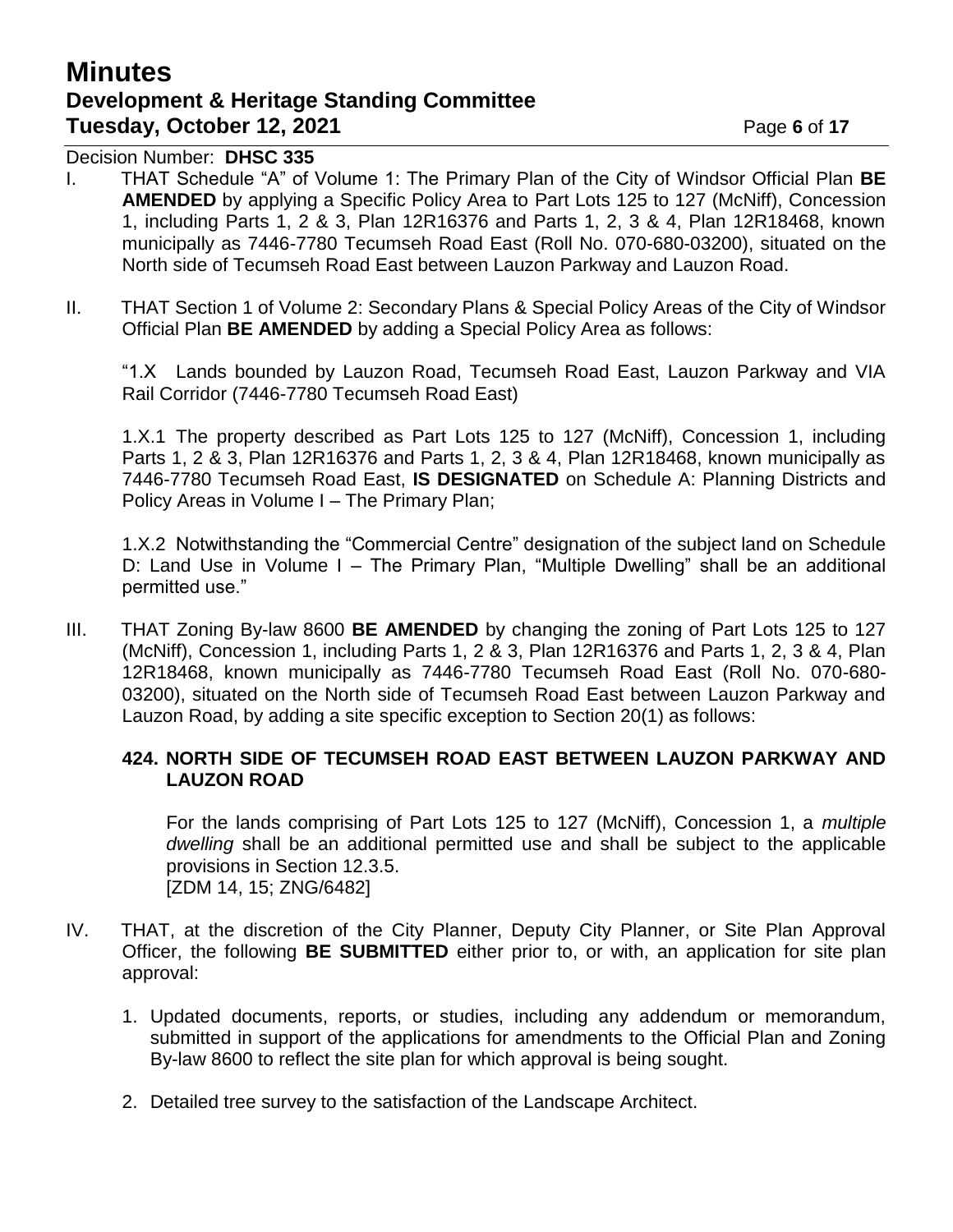## **Minutes Development & Heritage Standing Committee Tuesday, October 12, 2021 Page 7** of 17

- 3. Species at Risk clearance from the Ministry of Environment, Conservation and Parks (MECP).
- V. THAT the Site Plan Approval Officer **BE DIRECTED** to incorporate the following into an approved site plan and executed and registered site plan agreement:
	- 1. Mitigation measures identified in Section 9 of the Environmental Evaluation Report subject to the approval of the City Planner
	- 2. Conditions and measures identified in the Functional Servicing Study subject to the approval of the City Planner and City Engineer
	- 3. Mitigation measures identified in the Noise & Vibration Assessment subject to the approval of the City Planner
	- 4. Conditions and measures identified in the Stormwater Management Brief subject to the approval of the City Engineer
	- 5. Mitigation measures identified in Sections 6, 7 and 8 in the Transportation Impact Study subject to the approval of the City Planner, City Engineer, and/or Transportation Planning Senior Engineer
	- 6. Requirements of the City of Windsor Engineering Department Right-Of-Way Division contained in Appendix D of this report subject to the approval of the City Engineer
	- 7. General and transportation impact study requirements of Transportation Planning contained in Appendix D of this report subject to the approval of City Planner, City Engineer or the Transportation Planning Senior Engineer.
- VI. THAT the Site Plan Approval Officer **CONSIDER** the following matters in an approved site plan and/or executed and registered site plan agreement:
	- 1. Zoning Provisions for Parking Setback and Urban Design comments from the Landscape Architect contained in Appendix D of this report
	- 2. Comments of the Environment & Sustainability Coordinator contained in Appendix D of this report
	- 3. Comments from Enwin Utilities Hydro Engineering contained in Appendix D of this report
	- 4. Comments regarding watershed management, stormwater management, natural heritage policies from the Essex Region Conservation Authority contained in Appendix D of this report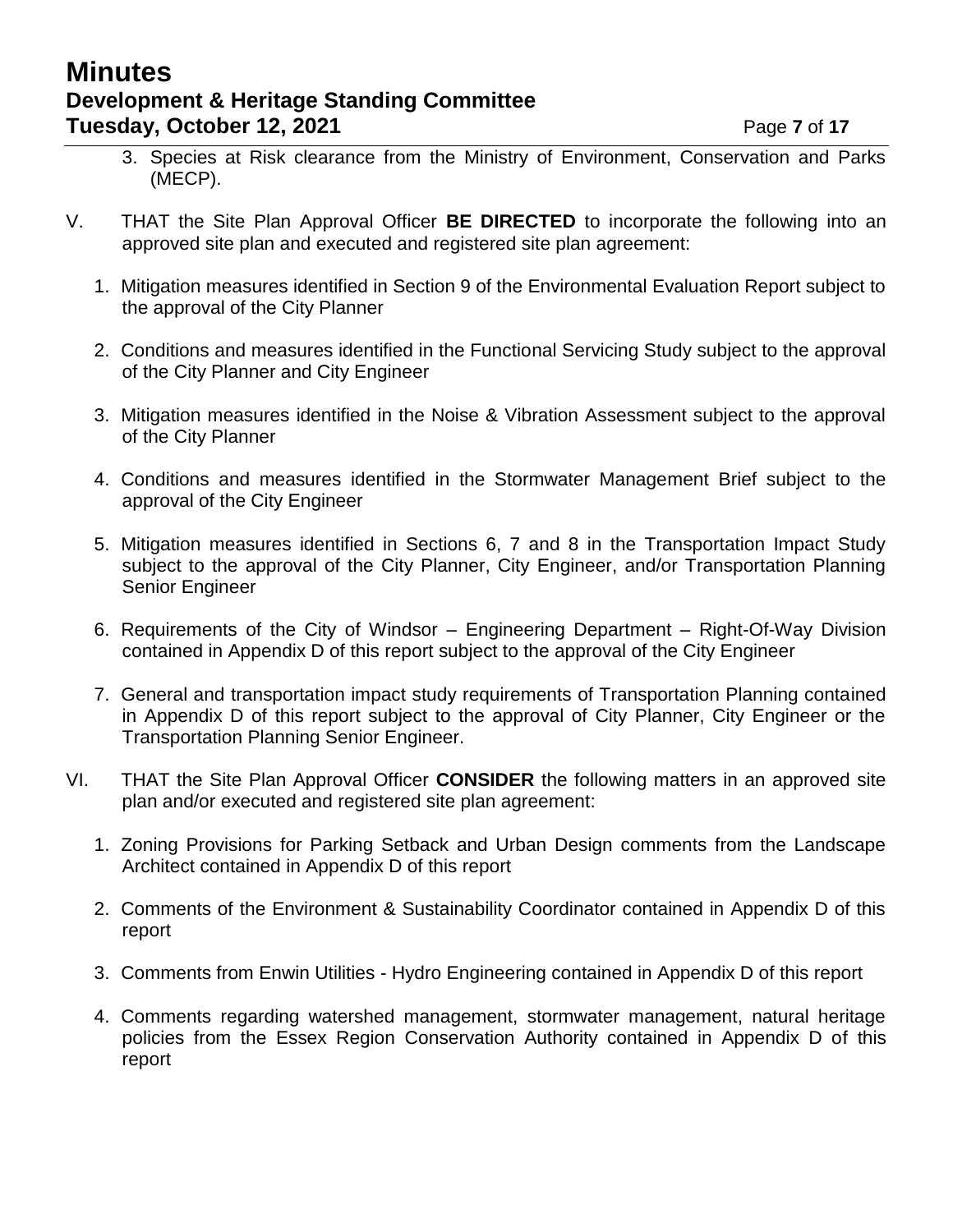## **Minutes Development & Heritage Standing Committee Tuesday, October 12, 2021 Page 8** of 17

- 5. Comments regarding the provision of public transit facilities on the subject parcel including, but not limited to, bus bays, bus parking, bus routing, and driver facilities, from Transit Windsor contained in Appendix D of this report
- 6. Reduce the paved area used for parking purposes, which may include a reduction in the number of required parking spaces.
- 7. Maximize the amount of landscaped open space yard and amenity area.
- VII. THAT, as part of a Site Plan Control application, the applicant **BE PERMITTED** to submit an application to the Committee of Adjustment for a reduction in the number of required parking spaces.

Carried.

Councillor Gill voting nay.

Report Number: S 129/2021 Clerk's File: ZO/14211 & ZB/14210

### **7.4. Rezoning - 1731952 Ontario Limited - 334 California - Z-031/21 ZNG/6537 - Ward 2**

Moved by: Councillor Holt Seconded by: Councillor Gill

THAT Council DENY the request of 1731952 Ontario Limited (Andi Shallvari, Principal) for an amendment to Zoning By-law 8600 for the property known municipally 334 California Avenue (Roll No. 050-110-07300); East side of California, south of University Avenue West); and further,

THAT Administration BE REQUESTED to open up a planning dialogue with the University of Windsor through the City's Town & Gown Committee to establish an official planning process to address the on and off campus student housing and how to coordinate moving forward within this neighbourhood.

The motion is **put** and is **lost**.

Aye votes: Councillors Holt, Gill and Bortolin, and Member Moore. Nay votes: Councillors Morrison and Sleiman, and Members Rondot and Gyemi. Absent: None. Abstain: None.

Moved by: Councillor Morrison Seconded by: Councillor Sleiman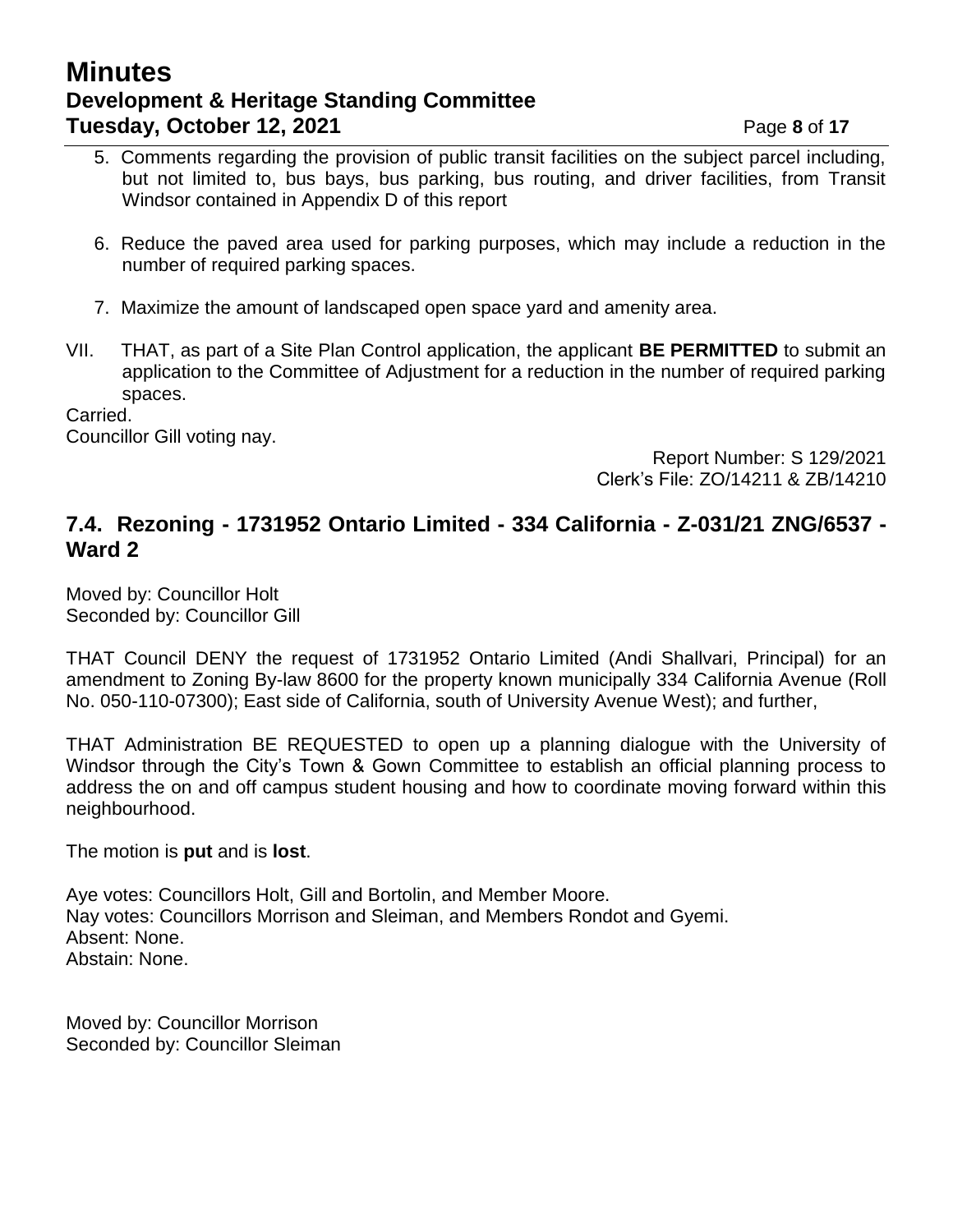# **Minutes Development & Heritage Standing Committee Tuesday, October 12, 2021 Page 9** of 17

Decision Number: **DHSC 336**

THAT Zoning By-law 8600 **BE AMENDED** by changing the zoning of Lots 95 to 96, Block A, Registered Plan 50, (known municipally as 334 California Avenue; Roll No. 050-110-07300; PIN 01232-0269, situated on the east side of California, south of University Avenue West) by adding a site specific exception to Section 20(1) as follows:

### **426. EAST SIDE OF CALIFORNIA AVENUE, SOUTH OF UNIVERSITY AVENUE WEST**

For the lands comprising of Lots 95 to 96, Block A, Registered Plan 50, a *double duplex dwelling* or *multiple dwelling* with a maximum of four *dwelling units* shall be an additional permitted use, and the following additional provisions shall apply

|                   | a) Lot Width - minimum            | 15.0 <sub>m</sub> |  |  |
|-------------------|-----------------------------------|-------------------|--|--|
|                   | b) Lot Area - minimum             | 500.0 $m2$        |  |  |
|                   | c) Lot Coverage - maximum         | 50.0%             |  |  |
|                   | d) Main Building Height - maximum | 10.0 <sub>m</sub> |  |  |
|                   | e) Front Yard Depth - minimum     | 6.0 <sub>m</sub>  |  |  |
|                   | f) Rear Yard Depth - minimum      | 7.50 m            |  |  |
|                   | g) Side Yard Width - minimum      | 1.20 <sub>m</sub> |  |  |
| [ZDM 3; ZNG/6537] |                                   |                   |  |  |
|                   |                                   |                   |  |  |

and,

THAT Administration **BE REQUESTED** to open up a planning dialogue with the University of Windsor through the City's Town & Gown Committee to establish an official planning process to address the on and off campus student housing and how to coordinate moving forward within this neighbourhood.

Carried.

Councillors Holt and Gill voting nay.

Report Number: S 128/2021 Clerk's File: ZB/14212

### **7.5. OPA & Rezoning - 5021085 Ontario Inc - 659-665 Ouellette Ave - OPA 153 OPA/6536 Z-030/21 ZNG/6535 - Ward 3**

Moved by: Councillor Holt Seconded by: Member Gyemi

#### Decision Number: **DHSC 337**

I. THAT Schedule "A" of Volume 1: The Primary Plan of the City of Windsor Official Plan **BE AMENDED** by applying a Specific Policy Area to Lot 6, Block 2, Registered Plan 256, known municipally as 659-665 Ouellette Avenue (Roll No. 040-310-04600; PIN 01191-0115), situated on the west side of Ouellette Avenue and east side of Pelissier Street, south of Wyandotte Street West.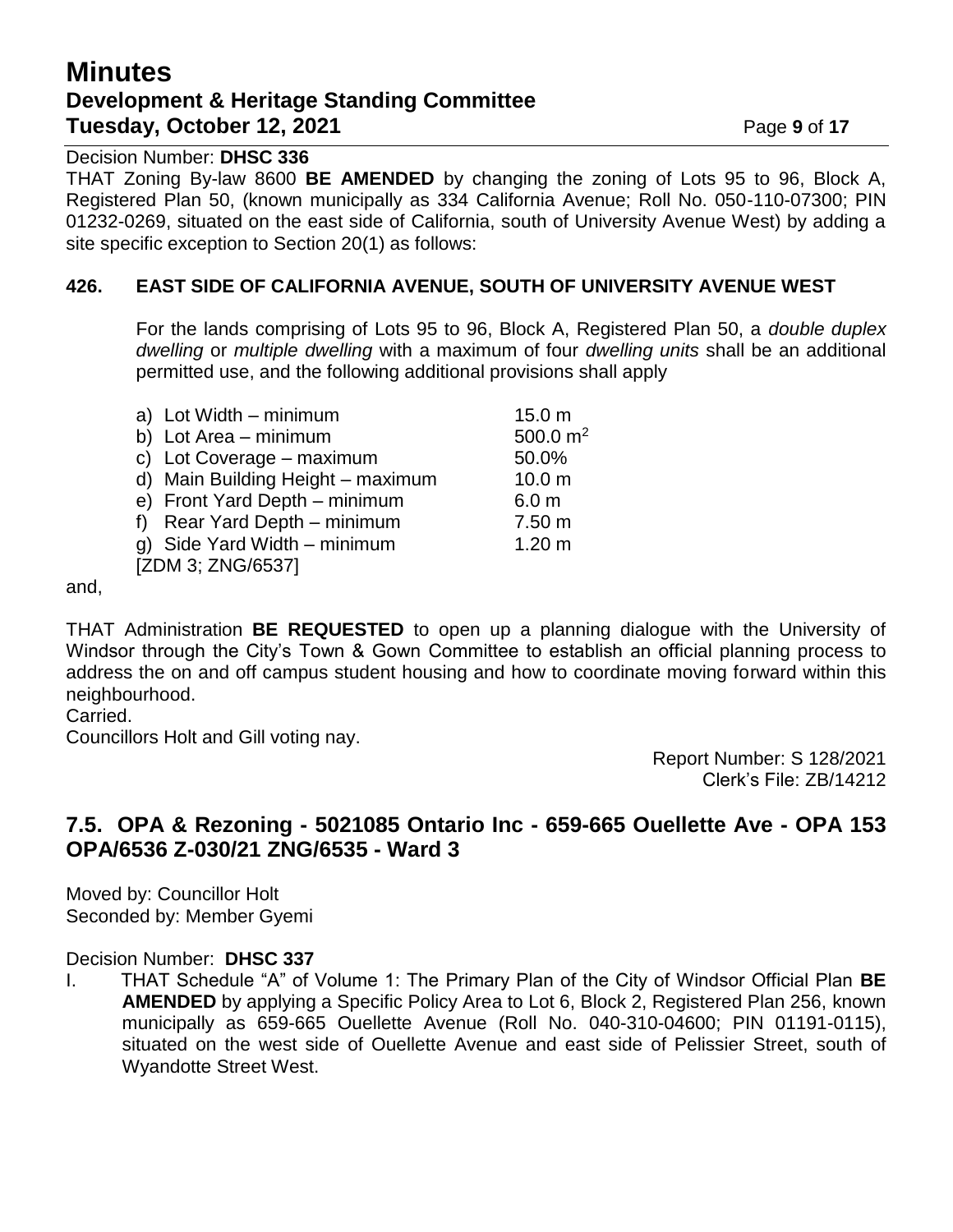## **Minutes Development & Heritage Standing Committee Tuesday, October 12, 2021 Page 10** of 17

II. THAT Section 1 of Volume 2: Secondary Plans & Special Policy Areas of the City of Windsor Official Plan **BE AMENDED** by adding a Special Policy Area as follows:

#### 1.X **West Side of Ouellette Avenue and East Side of Pelissier Street, South of Wyandotte Street West (659-665 Ouellette Avenue)**

1.X.1 The property described as Lot 6, Block 2, Registered Plan 256, known municipally as 659-665 Ouellette Avenue (Roll No. 040-310-04600; PIN 01191-0115), situated on the west side of Ouellette Avenue and east side of Pelissier, south of Wyandotte Street West, **IS DESIGNATED** on Schedule A: Planning Districts and Policy Areas in Volume I – The Primary Plan;

1.X.2 Notwithstanding the "Mixed Use" designation of the subject land on Schedule E: Land Use in Volume I – The Primary Plan, "Self-Storage Facility" shall be an additional permitted use.

III. THAT Zoning By-law 8600 **BE AMENDED** by changing the zoning of Lot 6, Block 2, Registered Plan 256, known municipally as 659-665 Ouellette Avenue (Roll No. 040-310- 04600; PIN 01191-0115), situated on the west side of Ouellette Avenue and east side of Pelissier Street, south of Wyandotte Street West, by adding a site specific exception to Section 20(1) as follows:

### **425. WEST SIDE OF OUELLETTE AVENUE AND EAST SIDE OF PELISSIER STREET, SOUTH OF WYANDOTTE STREET WEST**

For the lands comprising of Lot 6, Block 2, Registered Plan 256, a *self-storage facility* shall be an additional permitted *main use* including in a *combined use building*, and that for a self-storage facility the following additional provisions shall apply:

- a) A *self-storage facility* is prohibited on the ground floor within the first 9.0 m of the *building* on the Ouellette Avenue frontage.
- b) A loading space is not required. [ZDM 7; ZNG/6535]

Carried.

Report Number: S 127/2021 Clerk's File: ZO/14207 & ZB/14206

## **7.6. Zoning By-law Amendment - Z 007-21 [ZNG-6357] Vince Moceri Holdings Inc 2800 Deziel Dr Bldg 320 - Ward 9**

Moved by: Councillor Holt Seconded by: Councillor Gill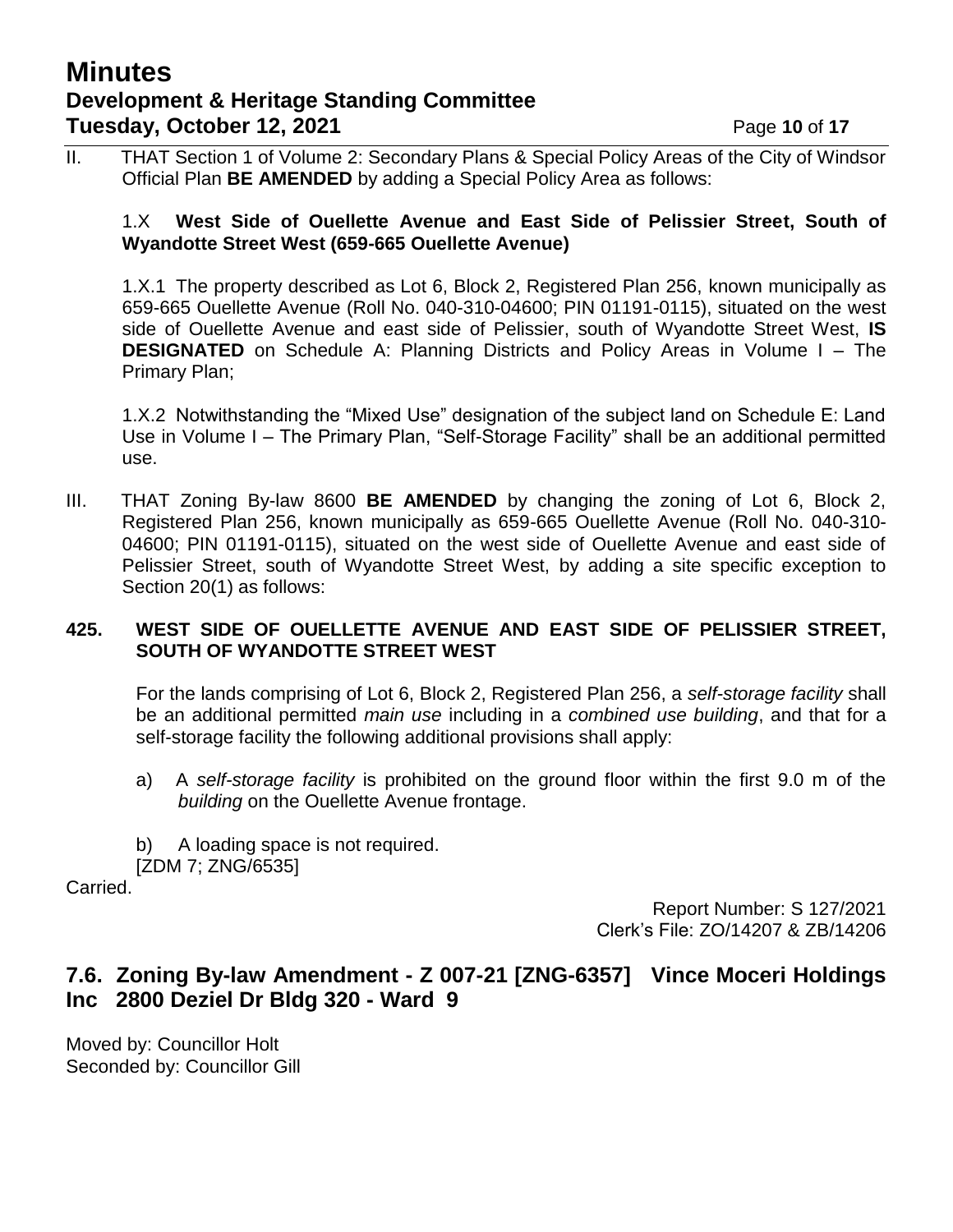# **Minutes Development & Heritage Standing Committee Tuesday, October 12, 2021 Page 11 of 17**

#### Decision Number: **DHSC 338**

THAT an amendment to Zoning By-law 8600 **BE APPROVED** changing the zoning of Part of Lots 99 & 100, Concession 3 (being Part 6,12R-20639), situated on the north side of Deziel Drive, known municipally as 2800 Deziel Drive, by adding a new site specific exception to Section 20(1) as follows:

#### **NORTH SIDE OF DEZIEL DRIVE (2800 DEZIEL DRIVE)**

For the lands comprising Part of Lots 99 & 100, Concession 3 (being Part 6,12R-20639), situated on the north side of Deziel Drive, known municipally as 2800 Deziel Drive, that an *Automobile Repair Garage and an Automobile Sales Lot* shall be additional permitted uses. Carried.

> Report Number: S 135/2021 Clerk's File: ZB/14136

## **7.7. Zoning Bylaw Amendment – Petretta Construction - 6475 Wyandotte St E.- Z 014-21 [ZNG-6399] To permit a Multiple Dwelling Development - Ward 6**

Moved by: Councillor Gill Seconded by: Member Moore

I. THAT an amendment to City of Windsor Zoning By-law 8600 BE APPROVED, changing the zoning of Lot 6, Concession 4, designated as Part 1 on Reference Plan 12R 10242, in the City of Windsor, known municipally as 6475 Wyandotte St E, from Commercial District 1.2 (CD1.2) to Residential District (RD) 3.3 with the following site specific regulations:

Required Parking – Minimum – 52 total spaces Standard Parking spaces – 50 Required accessible parking space  $-$  Type A  $-1$ Required accessible parking space  $-$  Type B  $-1$ Parking Area Separation to a Habitable Room Window – Minimum – 2.5 m Required landscaped open space – Minimum – 35%

II. THAT Part of Lot 6, Concession 4 in the City of Windsor, known municipally as 6475 Wyandotte St E; subject to rezoning Z 014-21 [ZNG-6399] BE EXEMPT from Interim Control By-law 103-2020.

The motion is **put** and is **lost**.

Aye votes: Councillor Gill and Member Moore. Nay votes: Councillors Holt and Bortolin and Members Gyemi and Rondot. Absent: None. Abstain: None.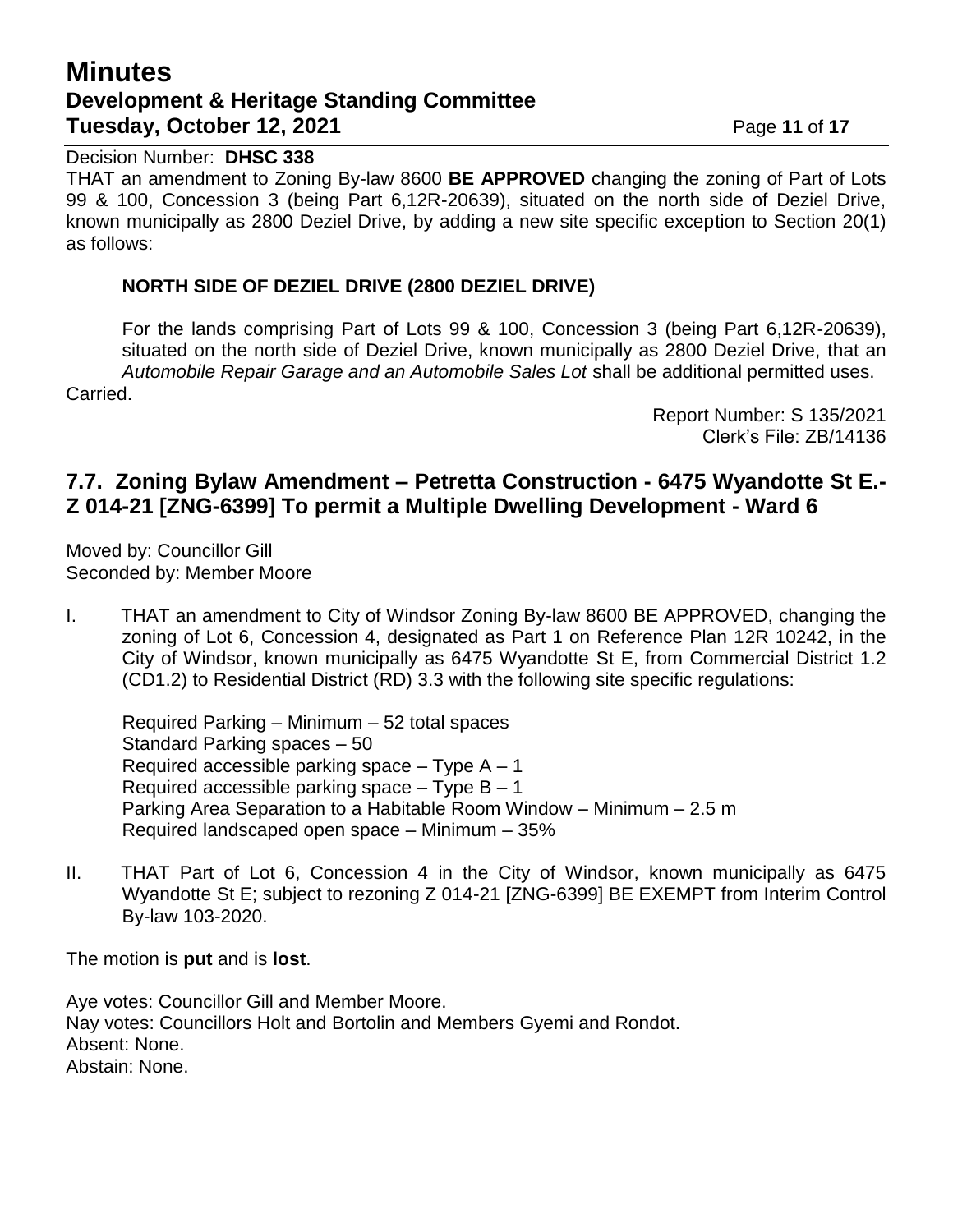# **Minutes Development & Heritage Standing Committee Tuesday, October 12, 2021 Page 12 of 17**

Moved by: Councillor Holt Seconded by: Councillor Sleiman

#### Decision Number: **DHSC 339**

I. THAT an amendment to City of Windsor Zoning By-law 8600 **BE APPROVED**, changing the zoning of Lot 6, Concession 4, designated as Part 1 on Reference Plan 12R 10242, in the City of Windsor, known municipally as 6475 Wyandotte St E, from Commercial District 1.2 (CD1.2) to Residential District (RD) 3.3 with the following site specific regulations:

Required Parking – Minimum – 52 total spaces Standard Parking spaces – 50 Required accessible parking space  $-$  Type A  $-1$ Required accessible parking space  $-$  Type B  $-$  1 Parking Area Separation to a Habitable Room Window – Minimum – 2.5 m Required landscaped open space – Minimum – 25%

II. THAT Part of Lot 6, Concession 4 in the City of Windsor, known municipally as 6475 Wyandotte St E; subject to rezoning Z 014-21 [ZNG-6399] **BE EXEMPT** from Interim Control By-law 103-2020.

Carried.

Councillor Gill and Members Rondot and Gyemi voting nay.

Report Number: S 134/2021 Clerk's File: ZB/14114

Councillor Morrison leaves the meeting at 8:52 o'clock p.m.

There being no further business the meeting of the Development & Heritage Standing Committee (*Planning Act* Matters) portion is adjourned at 8:55 o'clock p.m.

The Chairperson calls the Administrative Items portion of the Development & Heritage Standing Committee meeting to order at 8:55 o'clock p.m.

## **9. PRESENTATIONS AND DELEGATIONS (COMMITTEE ADMINISTRATIVE MATTERS)**

See Items 11.1 and 11.2.

## **10.** *HERITAGE ACT* **MATTERS**

None presented.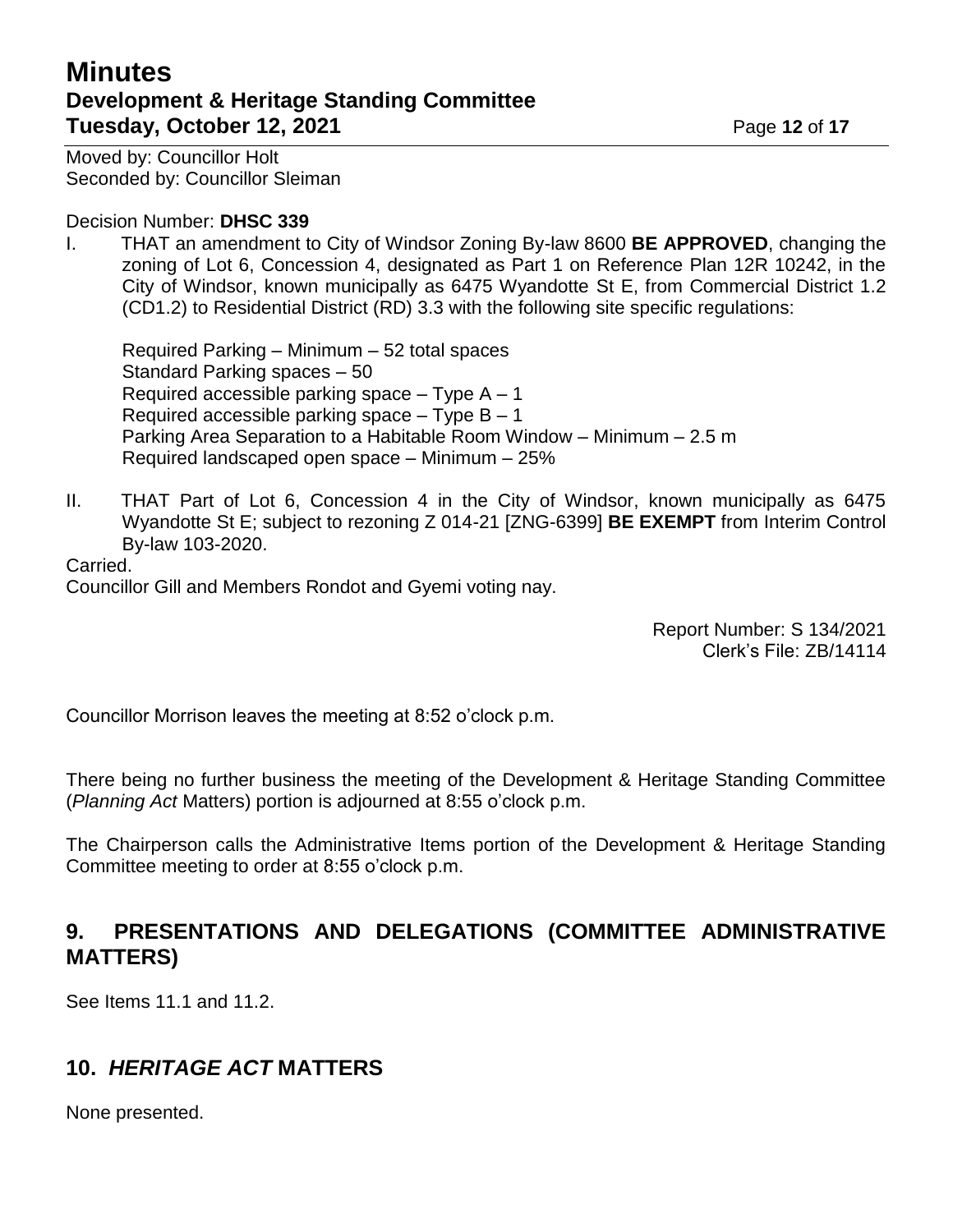# **Minutes Development & Heritage Standing Committee Tuesday, October 12, 2021 Page 13 of 17**

### **11. ADMINISTRATIVE ITEMS**

### **11.1. To Close and Convey Part of the North/South Alley Abutting 209 Henkel Place, Between Henkel Place and George Avenue, North of Wyandotte St E - Applicant: Rohit Papali - Ward 5 - SAA/6494**

#### **Elliott Rutter, Area Resident**

Elliott Rutter, area resident, appears via video conference before the Development and Heritage Standing Committee regarding the administrative report "To Close and Convey Part of the North/South Alley Abutting 209 Henkel Place, Between Henkel Place and George Avenue, North of Wyandotte St E - Applicant: Rohit Papali - Ward 5 - SAA/6494" and provides a brief history of his property and the alley that is part of the application. Mr. Rutter indicates that the alley is very valuable to him and his neighbours. Mr. Rutters adds that he and his neighbours have maintained the alley for many years and they do not support an alley closure at this time.

#### **Judy Hillman, Area Resident**

Judy Hillman, area resident, appears via video conference before the Development and Heritage Standing Committee regarding the administrative report "To Close and Convey Part of the North/South Alley Abutting 209 Henkel Place, Between Henkel Place and George Avenue, North of Wyandotte St E - Applicant: Rohit Papali - Ward 5 - SAA/6494" and indicates they have a great community in the area and help out their neighbours and thanks the committee for their consideration of the matter.

Councillor Holt commends the delegates for their response to the alley closure request.

Moved by: Councillor Sleiman Seconded by: Councillor Holt

Decision Number: **DHSC 340**

I. THAT the application to close the portion of the alley between Henkel Place and George Street abutting 209 Henkel Place as shown on Drawing No. CC-1794 *attached* as Appendix "A" **BE DENIED**.

Carried.

Councillor Morrison was absent from the meeting when the vote was taken on this matter.

Report Number: S 98/2021 Clerk's File: SAA2021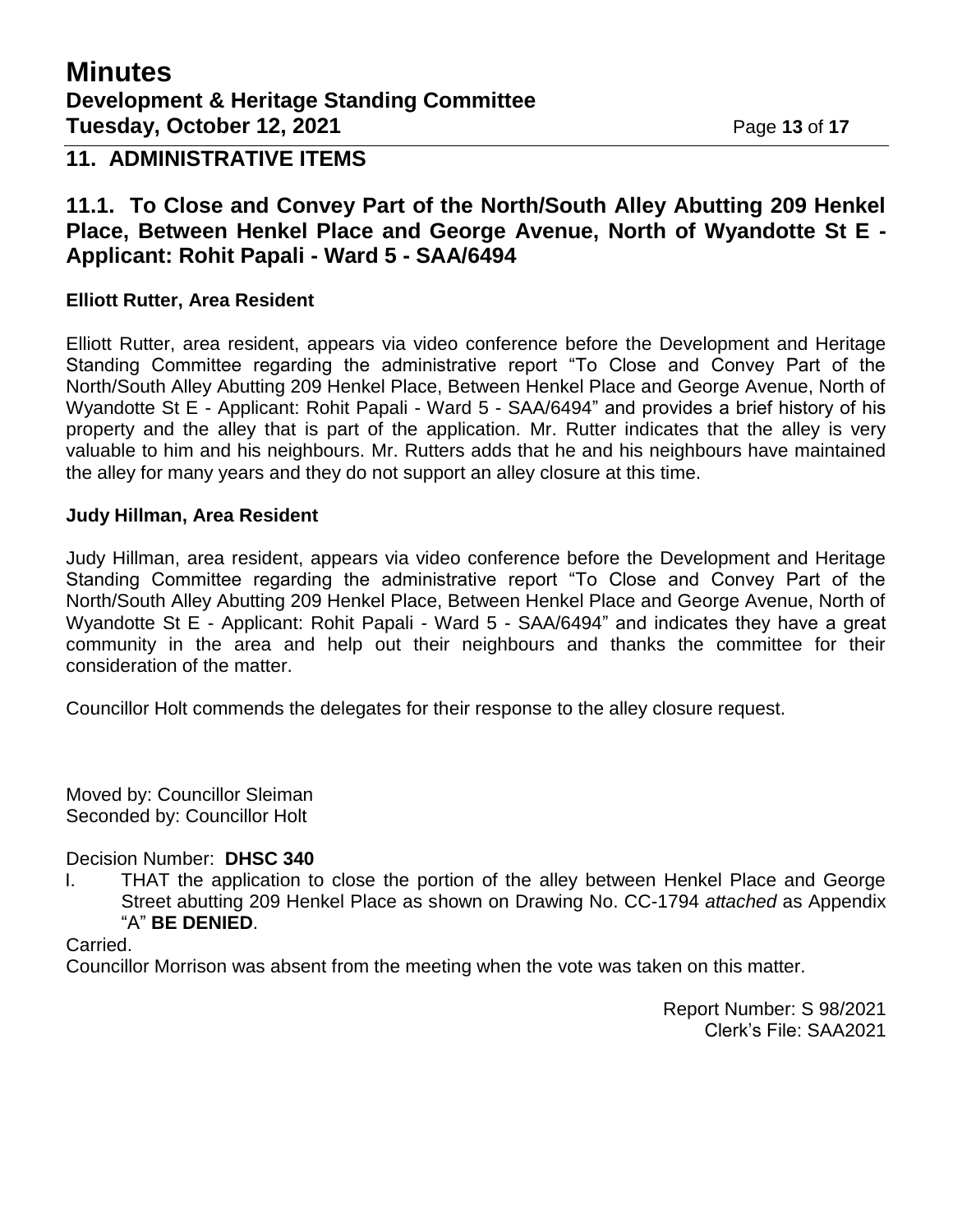## **Minutes Development & Heritage Standing Committee Tuesday, October 12, 2021 Page 14 of 17**

**11.2. Close Part of the N/S Alley Between Byng Rd and Ida Rd, South of Somme Ave, from southern limit of 2545 Byng Rd - Applicant: Alec Lauziere - Ward 4 - SAA/6498**

#### **Alec Lauziere, Applicant**

Alec Lauziere, applicant, appears via video conference before the Development and Heritage Standing Committee regarding the administrative report "Close Part of the N/S Alley between Byng Rd and Ida Rd, south of Somme Ave, from southern limit of 2545 Byng Rd - Applicant: Alec Lauziere - Ward 4 - SAA/6498" and provides some history related to the property and the alley, including comments related to some of the reasons for his alley closure request, including safety concerns, people cutting through their property, and upgrading their fence. Mr. Lauziere indicated that some of his neighbours were interested in closing the alley as well and concludes by suggesting that closure of the alley would be an example of the City minimizing their liabilities resulting from maintaining alleys.

#### **Kimberley Branch, Area Resident**

Kimberley Branch, area resident, appears via video conference before the Development and Heritage Standing Committee regarding the administrative report "Close Part of the N/S Alley between Byng Rd and Ida Rd, south of Somme Ave, from southern limit of 2545 Byng Rd - Applicant: Alec Lauziere - Ward 4 - SAA/6498" and agrees with everything the previous delegate has indicated. Ms. Branch indicates that security of their property is questionable and would like to see the alley closed mainly for that reason.

Councillor Bortolin requests that administration provide clarification related to the administrative recommendation to deny the request and the reasoning behind not proceeding with the easement due to the sewer line. Michael Cooke, Manager of Planning Policy, appears via video conference before the Development and Heritage Standing Committee regarding the administrative report "Close Part of the N/S Alley between Byng Rd and Ida Rd, south of Somme Ave, from southern limit of 2545 Byng Rd - Applicant: Alec Lauziere - Ward 4 - SAA/6498" and indicates that the size of the sewer is the issue of concern. Mr. Cooke indicates that large maintenance vehicles would be required to access the alley way, including heavier equipment which may be required. Mr. Cooke indicates that the vehicles may be hindered once fences are moved or erected on the closed portion and administration recommends leaving the alley open. Patrick Winters, Development Engineer, appears via video conference before the Development and Heritage Standing Committee regarding the administrative report "Close Part of the N/S Alley between Byng Rd and Ida Rd, south of Somme Ave, from southern limit of 2545 Byng Rd - Applicant: Alec Lauziere - Ward 4 - SAA/6498" and indicates that administration does not support closing an alley with a sewer line as the line may require maintenance and eventual replacement. Mr. Winters expresses concern related to an easement as encumberances in the alley would not be allowed as access for maintenance would be required.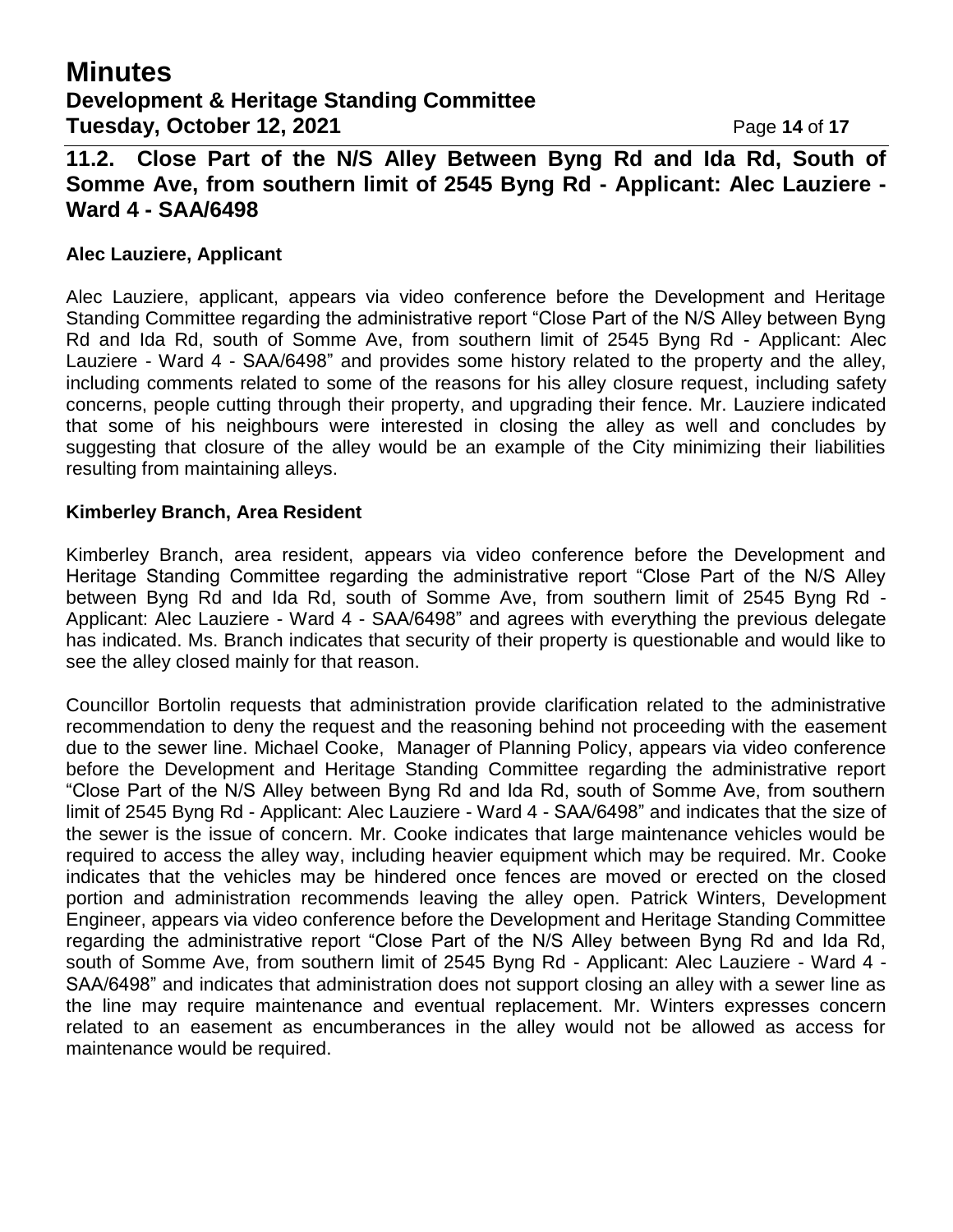# **Minutes Development & Heritage Standing Committee Tuesday, October 12, 2021 Page 15** of 17

Moved by: Councillor Holt Seconded by: Councillor Sleiman

#### Decision Number: **DHSC 341**

I. THAT the application to close the portion of the alley between Byng Road and Ida Road, between Somme Avenue and the southern property line of 2545 Byng Road as shown on Drawing No. CC-1793 *attached* as Appendix "A", **BE DENIED**.

Carried.

Councillor Morrison was absent from the meeting when the vote was taken on this matter.

Report Number: S 100/2021 Clerk's File: SAA2021

### **11.3. Downtown CIP Grant Applications made by Riva Botross for 754 Ouellette, Ward 3**

Moved by: Councillor Holt Seconded by: Councillor Sleiman

#### Decision Number: **DHSC 342**

- I. THAT the request for incentives under the Downtown Windsor Enhancement Strategy and Community Improvement Plan (CIP) made by Riva Botross, owner of Trinity Windsor Drug Limited for the property located at 754 Ouellette Avenue **BE APPROVED** for the following programs:
	- i. *Commercial/Mixed Use Building Facade Improvement Program* for 50% of the eligible costs of the façade improvements, up to \$20,000 per property;
	- ii. *Building/Property Improvement Tax Increment Grant Program* for 100% of the municipal portion of the tax increment resulting from the proposed development for five (5) years in the amount of +/- \$3,992.12;
	- iii. *Retail Investment Grant Program* for 50% of eligible costs for improvements to a maximum amount of \$15,000 per retail unit.
- II. THAT the CAO and City Clerk **BE AUTHORIZED** to execute the agreement between the City and Riva Botross, owner of Trinity Windsor Drug Limited to implement the *Building/Property Improvement Tax Increment Grant Program* (only) in accordance with all applicable policies, requirements to the satisfaction of the City Planner as to content, the City Solicitor as to legal form, and the CFO/City Treasurer as to financial implications; and,
- III. THAT the CAO and City Clerk **BE AUTHORIZED** to sign the Grant Agreement(s) in content satisfactory to the City Planner, in financial content to the satisfaction of the City Treasurer and in form satisfactory to the City Solicitor; and,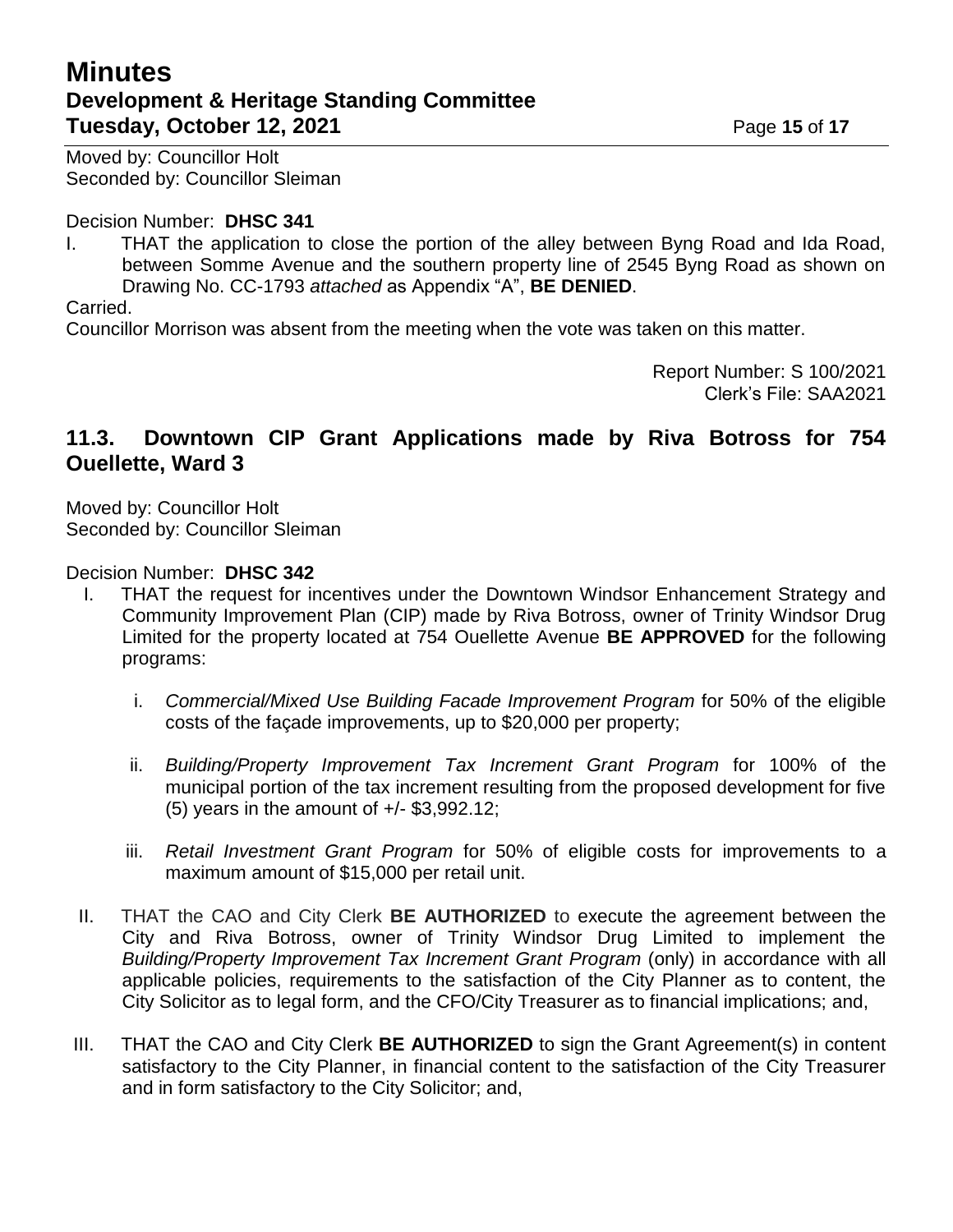## **Minutes Development & Heritage Standing Committee Tuesday, October 12, 2021 Page 16** of 17

- IV. THAT funds in the amount of up to \$20,000 under the *Commercial/Mixed Use Building Facade Improvement Program*, and funds under the *Retail Investment Grant Program* in the amount of \$15,000 per retail unit **BE TRANSFERRED** from the CIP Reserve Fund 226 to the Downtown Windsor Enhancement Strategy and CIP (#7011022) once the work is completed; and,
- V. THAT grants **BE PAID** to Riva Botross, owner of Trinity Windsor Drug Limited, upon completion of the improvements to the existing 1 storey building and property located at 754 Ouellette Avenue, from Downtown Windsor Enhancement Strategy Fund (Project # 7011022) to the satisfaction of the City Planner and Chief Building Official; and,
- VI. THAT should the project not be completed in two (2) years, City Council **AUTHORIZE** that the funds under the *Commercial/Mixed Use Building Façade Improvement Grant Program* and *Retail Investment Grant Program* for 754 Ouellette be uncommitted and made available for other applications; and,
- VII. THAT the approval to participate in *the Building/Property Improvement Tax Increment Grant Program* **EXPIRE** if the grant agreement is not signed by applicant within one year following Council approval. The City Planner may extend the deadline for up to one year upon request from the applicant; and further,
- VIII. THAT the City Planner **BE DELEGATED** authority to approve the Site Plan Control application for 754 Ouellette Ave.

Carried.

Councillor Morrison was absent from the meeting when the vote was taken on this matter.

Report Number: S 123/2021 Clerk's File: SPL/14232

# **12. COMMITTEE MATTERS**

None presented.

# **13. QUESTION PERIOD**

None registered.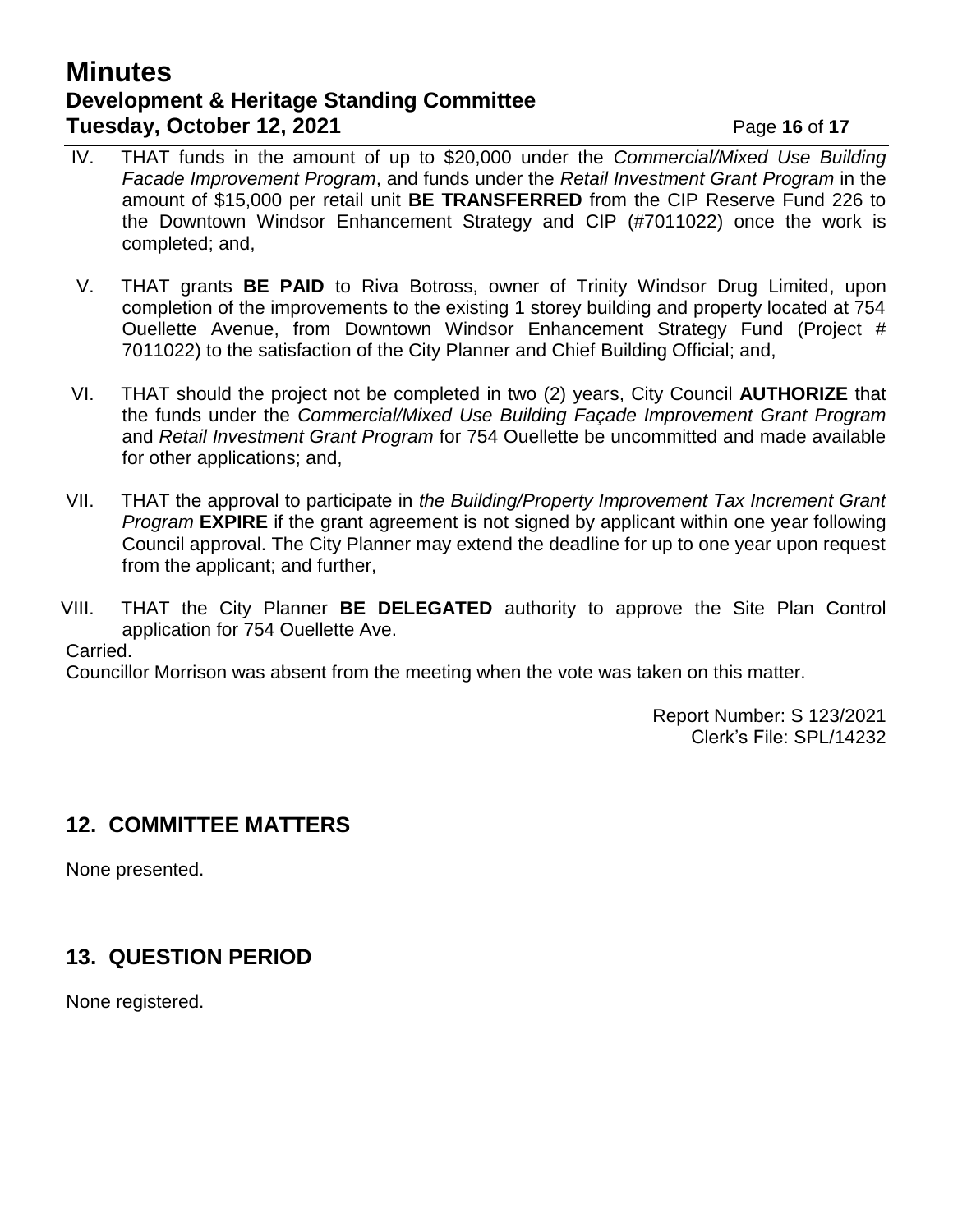# **Minutes Development & Heritage Standing Committee Tuesday, October 12, 2021** Page 17 of 17

# **14. ADJOURNMENT**

There being no further business the meeting of the Development & Heritage Standing Committee (Administrative Matters) is adjourned at 9:20 o'clock p.m. Carried.

 $\overline{\phantom{a}}$  , and the contract of the contract of the contract of the contract of the contract of the contract of the contract of the contract of the contract of the contract of the contract of the contract of the contrac

(Chairperson) of Council Services

Ward 3 - Councillor Bortolin **Deputy City Clerk / Supervisor** Deputy City Clerk / Supervisor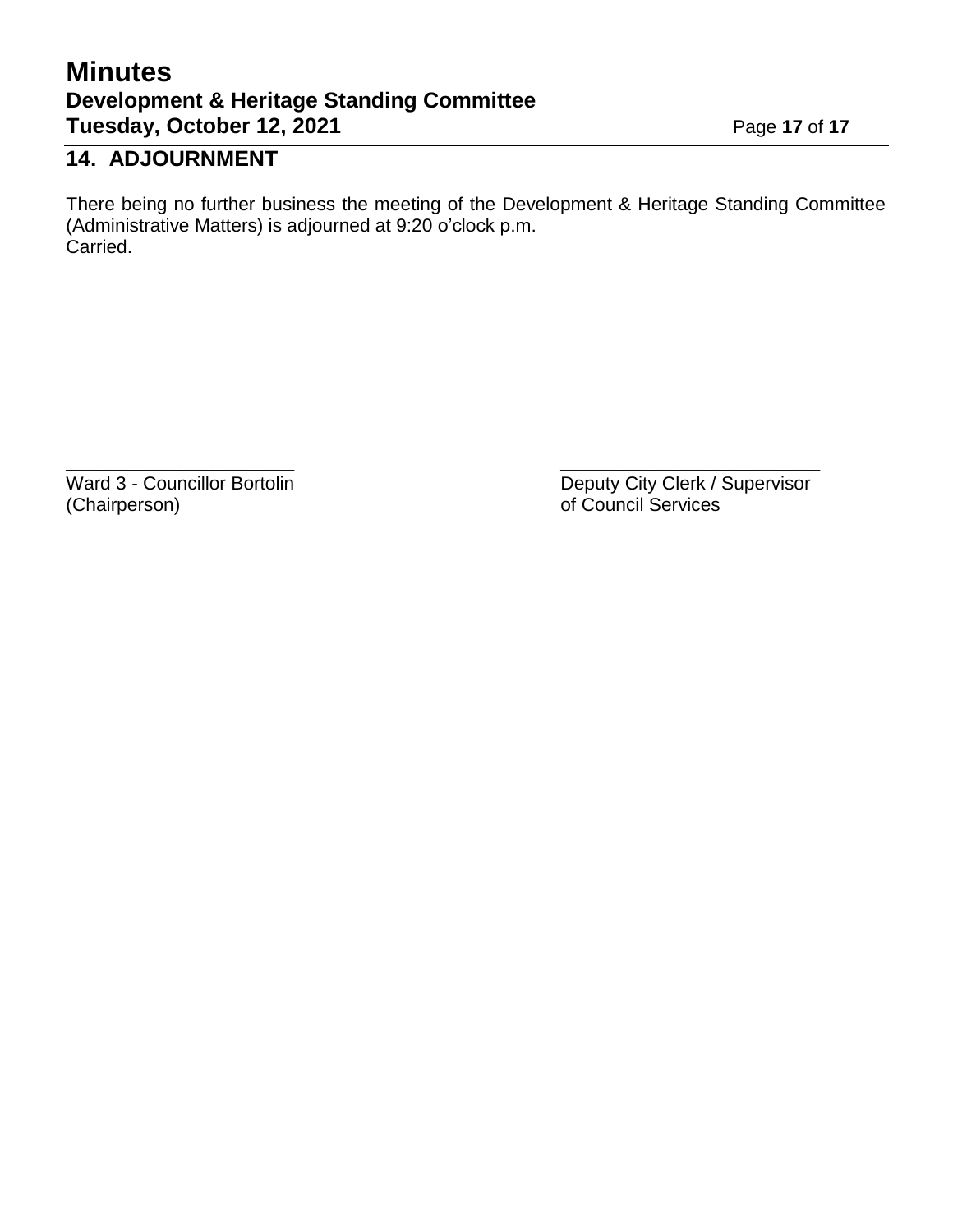



# Development & Heritage Standing Committee (*Planning Act* Matters)

Date: Tuesday, October 12, 2021 Time: 4:30 pm

## **MEMBERS PRESENT:**

#### **Councillors:**

Ward 3 - Councillor Bortolin (Chair) Ward 4 - Councillor Holt Ward 5 - Councillor Sleiman Ward 7 - Councillor Gill Ward 10 - Councillor Morrison

### **Members:**

Member Gyemi Member Moore Member Rondot

Clerk's NOTE: Members participated via video conference, in accordance with Procedure By-law 98-2011 as amended, which allows for electronic participation during a declared emergency.

### **ALSO PRESENT ARE THE FOLLOWING FROM ADMINISTRATION:**

Jason Reynar, Chief Administrative Officer Thom Hunt, City Planner Wira Vendrasco, Deputy City Solicitor – Legal & Real Estate Michael Cooke, Manager of Planning Policy / Deputy City Planner Barbara Rusan, Manager of Policy & Regulatory Services Tyson Cragg, Executive Director of Transit Windsor Jason Scott, Supervisor of Planning Jeff Hagan, Transportation Planning Senior Engineer Patrick Winters, Development Engineer Simona Simion, Planner II – Research & Policy Support Jim Abbs, Planner III – Subdivisions Kevin Alexander, Planner III – Special Projects Adam Szymczak, Planner III – Zoning Marianne Sladic, Clerk Steno Senior Sandra Gebauer, Council Assistant Anna Ciacelli, Deputy City Clerk / Supervisor of Council Services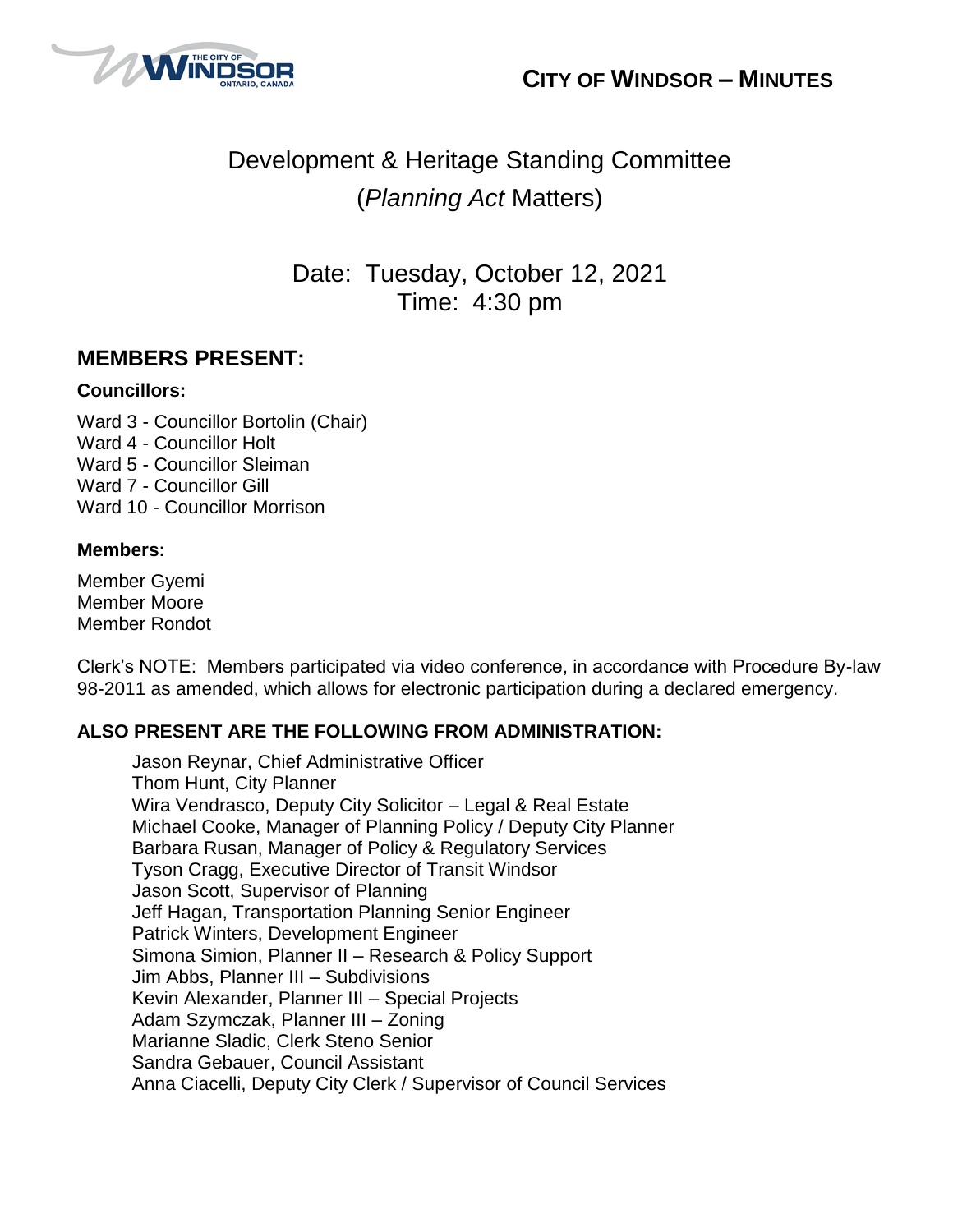## **MINUTES Development & Heritage Standing Committee Tuesday, October 12, 2021** Page 2 of 16

# **1. CALL TO ORDER**

The Chairperson calls the meeting of the Development & Heritage Standing Committee to order at 4:31 pm.

## **2. DISCLOURES OF PECUNIARY INTEREST AND THE GENERAL NATURE THEREOF**

**None** 

## **3. REQUEST FOR DEFERRALS, REFERRALS OR WITHDRAWALS**

See item 7.2

## **4. COMMUNICATIONS**

None

## **5. ADOPTION OF THE PLANNING ACT MINUTES**

### **5.1 Minutes of the Development & Heritage Standing Committee (***Planning Act Matters***) minutes held September 13, 2021.**

Moved by: Member Gyemi Seconded by: Councillor Gill

THAT the Minutes of the Development & Heritage Standing Committee meeting (*Planning Act Matters*) meeting held September 13, 2021 **BE ADOPTED** as presented.

CARRIED, UNANIMOUSLY.

Report Number: SCM 298/2021 Clerk's File: MB2021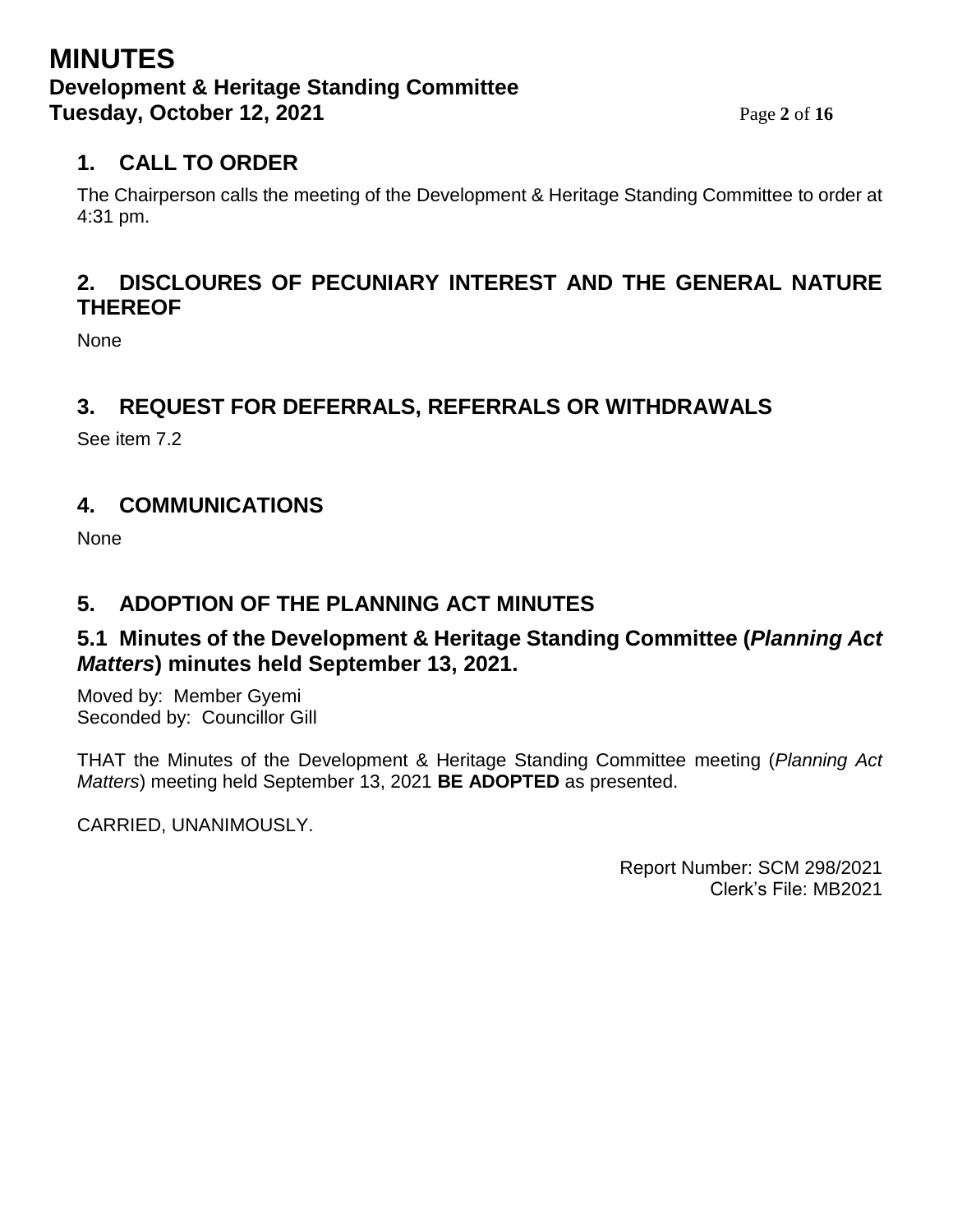## **MINUTES Development & Heritage Standing Committee Tuesday, October 12, 2021** Page 3 of 16

## **6. PRESENTATION & DELEGATIONS (***PLANNING ACT MATTERS***)**

| Item $7.1$ | Sam Helou, 971096 Ontario Inc.                                 |
|------------|----------------------------------------------------------------|
|            | Items 7.1, 7.4, 7.5 Tracey Pillon-Abbs, Principal Planner      |
| Item 7.2   | Tiziano Zaghi, Planner representing Owner                      |
| Item 7.3   | Amy Farkas and Karl Tanner, Dillon Consulting Limited          |
| Item $7.3$ | Jesse Nathanson, VP, Asset Management and Investments, Europro |
| Item $7.3$ | Josef Jakubovic, Europro                                       |
| Item $7.3$ | Mathew Frieberg, Area Resident                                 |
| Item $7.4$ | Andi Shallvari, 1731952 Ontario Ltd., and Cameron Reid         |
| Item $7.4$ | Mike Cardinal, Area Resident                                   |
| Item 7.4   | Vivian Cattaneo, Area Resident                                 |
| Item 7.4   | Sheila Wisdom, Area Resident                                   |
| Item $7.4$ | Christopher Huxley, Area Resident                              |
| Item $7.5$ | Peg Dorner, Area Resident                                      |
| Item 7.5   | Ray Blanchard, Director & Owner, 5021089 Ontario Inc.          |
| Item 7.6   | Brad Dixon, Owner, XtremeFX                                    |
| Item 7.7   | Jonathon Lot, VP Operations, Petretta Construction Inc.        |
| Item 7.7   | S. J. Dowling and Doug Dowling, Area Residents                 |
| Item 7.7   | <b>Eddy Staudt, Area Resident</b>                              |

# **7. PLANNING ACT MATTERS**

### **7.1 Z-026/21 [ZNG/6500] – 971096 Ontario Inc 163 Janette Ave – Rezoning Ward 3**

Simona Simion (author), Planner II – Research & Policy Support

Sam Helou (applicant) is present and available for questions.

Tracey Pillon-Abbs (agent) provides a brief summary of the proposed application. Ms. Pillon-Abbs also addresses three conditions from Administration: 1) landscaping 2) corner cut-off conveyance, and 3) sewer connection.

Councillors Holt, Sleiman, Morrison, the Chair and Member Gyemi make inquiries regarding property length, allocation of parking spaces for residential use and numbers required, removal of commercial content, number of units on each floor, redundant sewer connections and relief of some of the conditions, ie. Corner cut-off conveyance. Inquiries addressed by Ms. Pillon-Abbs, Mr. Winters and Ms. Simion.

Moved by: Councillor Holt Seconded by: Councillor Sleiman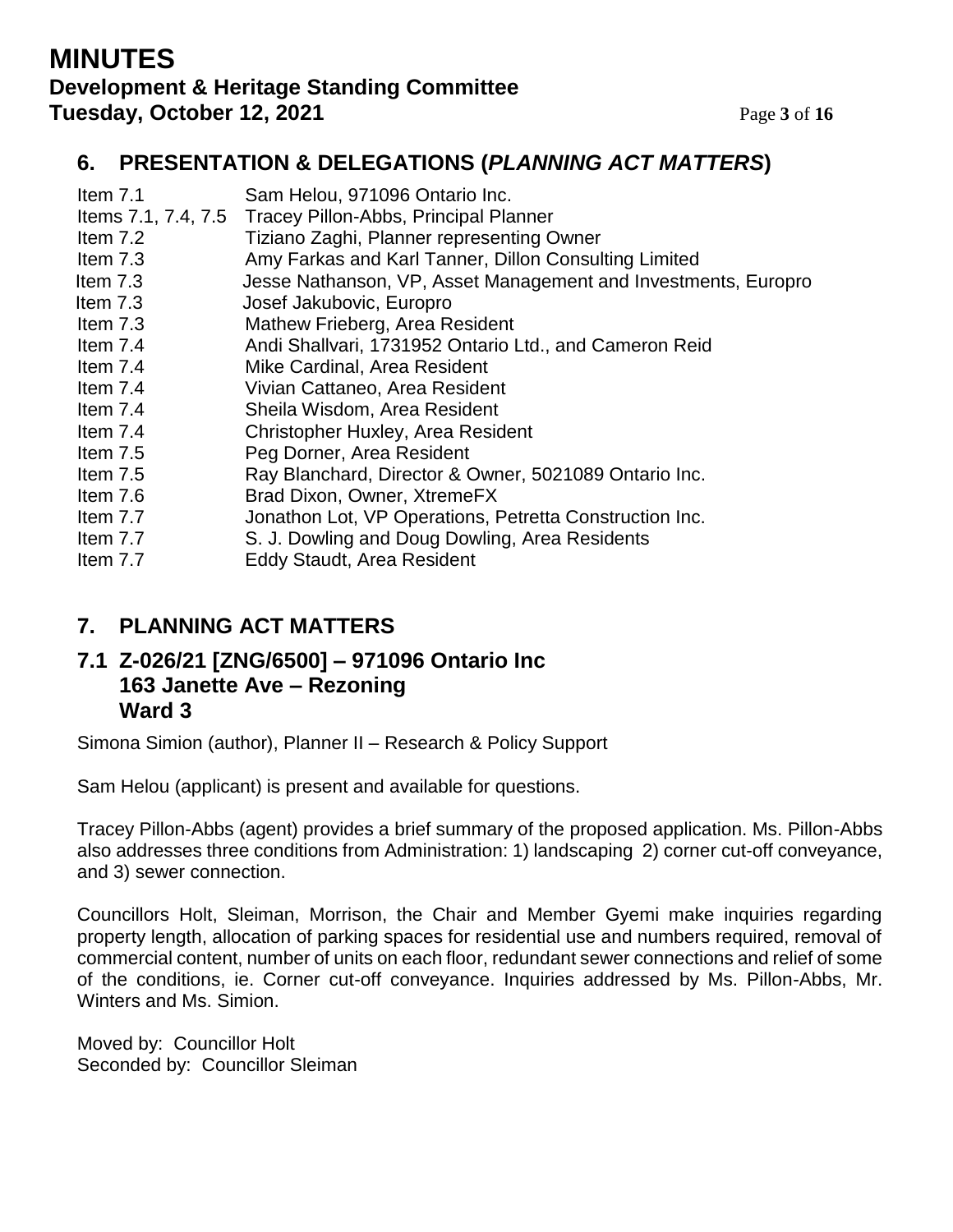## **MINUTES Development & Heritage Standing Committee Tuesday, October 12, 2021** Page 4 of 16

Decision Number: **DHSC 327**

### RECOMMENDATIONS

I. THAT Zoning By-law 8600 **BE AMENDED** for Registered Plan 274 E PT Lot 8 Corner, municipally known as 163 Janette Ave, by adding a site specific exception to Section 20(1) as follows:

### 422. **SOUTH SIDE OF PITT STREET WEST AND WEST SIDE OF JANETTE AVE**

For the lands comprising Registered Plan 274 E PT Lot 8, Corner, a *multiple dwelling* with a maximum of six *dwelling units* shall be an additional permitted use, and that for the additional permitted use no additional *parking spaces* are required and the lot width, lot area, lot coverage, main building height, front yard depth, rear yard depth, and side yard width shall be as existing on the date this amendment comes into force. [ZDM 3; ZNG/6500]

- II. THAT the lands affected **BE SUBJECT** to an H symbol and that the H symbol **BE REMOVED** when the following conditions have been satisfied:
	- **1. Holding Symbol Removal Application/Fee** The owner/agent submits an application and fee (\$1,536.00 – 2021 rate) to remove the H symbol. The submission to include proof that the conditions are completed to the satisfaction of the City Engineer.
	- **2. Encroachment Agreement** The owner agrees to submit application for and execute an agreement with the Corporation for the landscaping encroachments into the Janette Ave. and Pitt St. W right-of-way to the satisfaction of the City Engineer.
	- **3. Corner Cut-Off** The owner(s) agrees, prior to the issuance of a construction permit, to gratuitously convey a 4.6m x 4.6m (20' x 20') corner cut-off at the intersection of Janette Avenue and Pitt Street in accordance with City of Windsor Standard Drawing AS-230.
	- **4. Existing Sewers and Connections -** The owner further agrees, at its entire expense and to the satisfaction of the City Engineer:
		- 1. To undertake a video inspection of the mainline sewers that will be used by the subject property and all connections to the mainline sewers that service the subject property.
		- 2. Any redundant connections will be abandoned according to the City of Windsor Engineering Best Practice B.P.1.3.3.
		- 3. Any new connections to combined sewers will follow City of Windsor Engineering Best Practice B.P.1.1.1.

Motion CARRIED UNANIMOUSLY.

Report Number: S 103/2021 Clerk's File: ZB/14175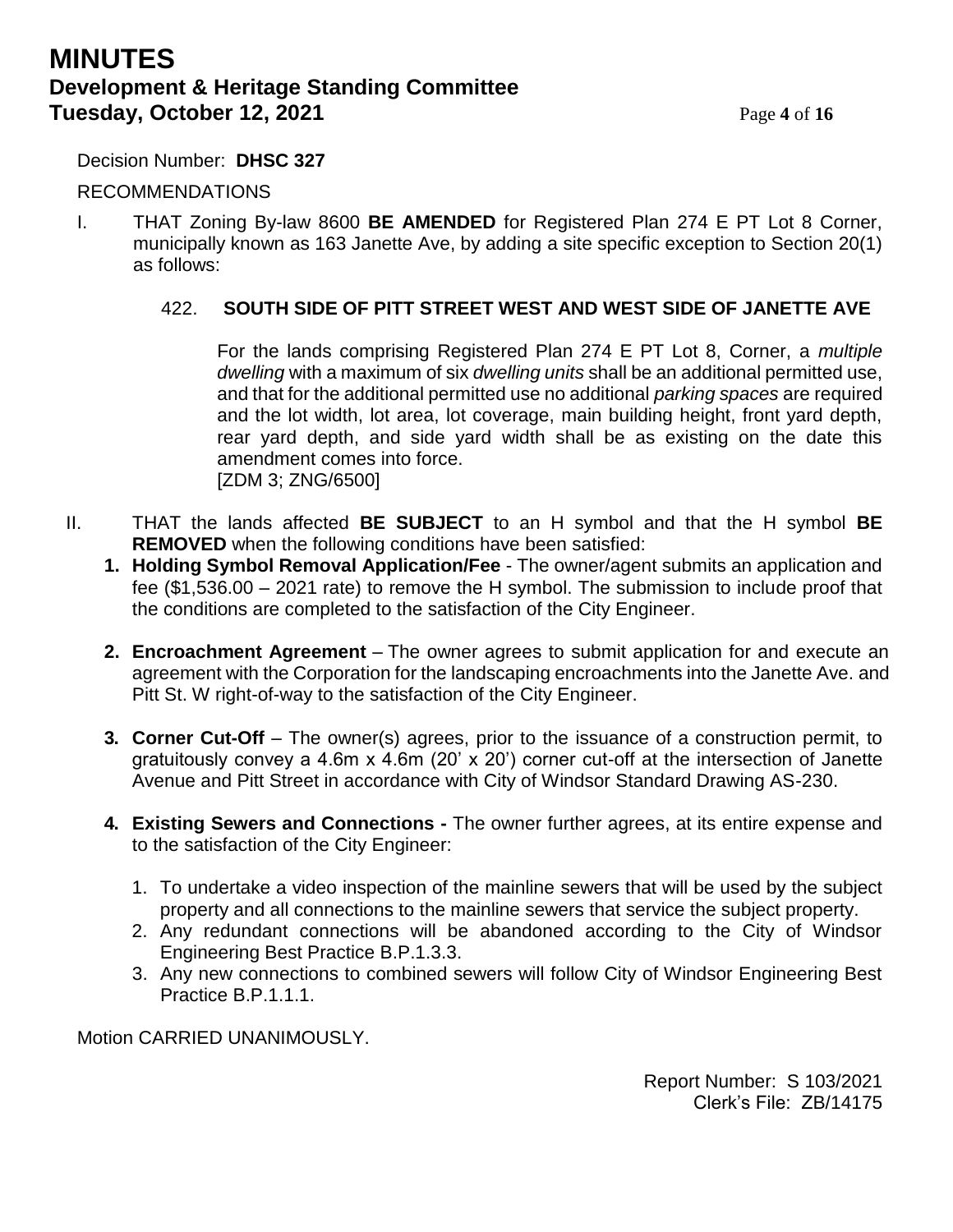## **MINUTES Development & Heritage Standing Committee Tuesday, October 12, 2021** Page 5 of 16

## **7.2 RICBL Exemption 2021-3 – Tiziano Zaghi 0 Daytona Ave – Residential Interim By-law Exemption Ward 10**

Adam Szymczak (author), Planner III – Zoning

Tiziano Zaghi (agent) is present and available for comment and in support of staff recommendations.

Councillors Morrison, Sleiman & Holt and Members Gyemi, Moore and Rondot inquire regarding proposed building direction, driveway locations, parking areas, tenure status (rental versus freehold), Interim Control By-laws in regards to parking location/direction, direction for Site Plan and consideration for detached homes over townhomes. These items addressed by Mr. Hunt and Mr. Szymczak. The Chair also notes the purpose of the Committee regarding Site Plan Control concerns.

**I** Moved by: Councillor Morrison

Seconded by: Councillor Sleiman

1) THAT Council DENY the request of Tiziano Zaghi, Planning Consultant, on behalf of Abdul Karim Habib, property owner, for an exemption from the provisions of Interim Control Bylaw 103-2020 for the property known municipally as 0 Daytona Avenue (Roll No. 080-490- 04510; southeast corner of Daytona Avenue and Northwood Street).

The motion is **put** and is **lost**.

Aye votes: Councillors Morrison, Sleiman and Gill, and Member Moore. Nay votes: Councillors Holt and Bortolin, and Members Gyemi and Rondot. Absent: None. Abstain: None.

Moved by: Councillor Holt Seconded by: Member Gyemi

- 1) THAT Council APPROVE the request of Tiziano Zaghi, Planning Consultant, on behalf of Abdul Karim Habib, property owner, for an exemption from the provisions of Interim Control By-law 103-2020 for the property known municipally as 0 Daytona Avenue (Roll No. 080- 490-04510; southeast corner of Daytona Avenue and Northwood Street).
- 2) THAT Council AMEND Interim Control By-law 103-2020 by adding to Section 5 the following clause using the next sequential clause number: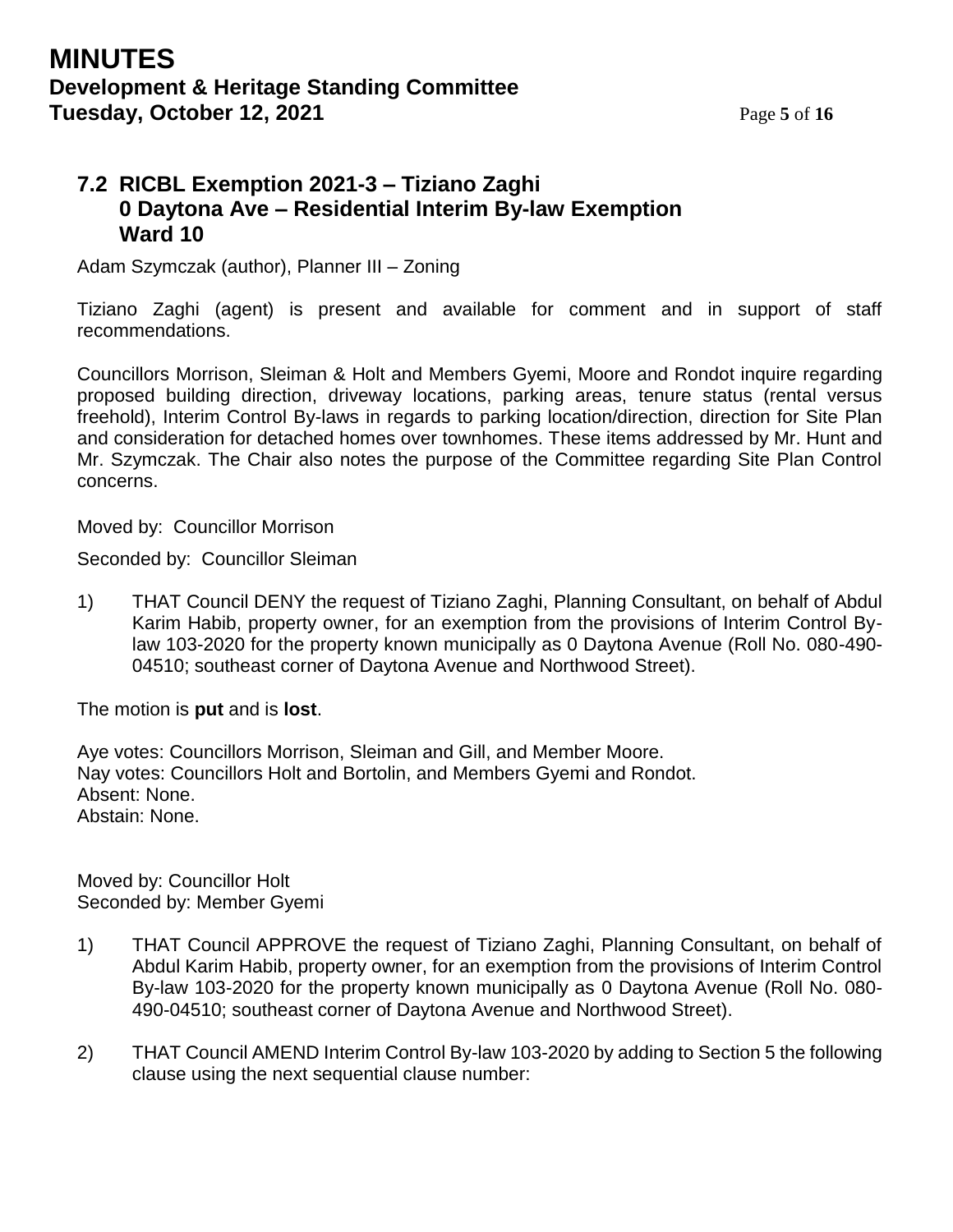## **MINUTES Development & Heritage Standing Committee Tuesday, October 12, 2021** Page 6 of 16

### **(?) 0 Daytona Avenue (southeast corner of Daytona Avenue and Northwood Street)**

Part Lot 75, Lots 76 to 79, Registered Plan 1015, and Parts 5 to 7, Plan 12-21146; Roll No. 080-490-04510

3) THAT Administration DIRECT Site Plan Control (SPC) to maximize the opportunities to promote rear yard parking with the proponent.

The motion is **put** and is **lost**.

Aye votes: Councillors Holt and Bortolin, and Members Gyemi and Rondot. Nay votes: Councillors Morrison, Sleiman and Gill, and Member Moore. Absent: None. Abstain: None.

Moved by: Councillor Holt Seconded by: Councillor Gill

### RECOMMENDATIONS

THAT the report of the Senior Planner dated August 30, 2021 entitled "RICBL Exemption 2021-3 - Tiziano Zaghi - 0 Daytona Avenue - Ward 10" **BE REFERRED** back to Administration to work with the proponent to attempt to resolve the issues of the number of driveways and the location of required parking.

Motion CARRIED Member Moore voting nay

> Report Number: S 122/2021 Clerk's File: Z/14231

## **7.3 Z-023/21 [ZNG/6482] & OPA 150 [OPA/6483] – Europro 7446-7780 Tecumseh Rd E – Rezoning & Official Plan Amendment Ward 8**

Adam Szymczak (author), Planner III – Zoning

Mr. Szymczak provides a PowerPoint presentation of the application.

Amy Farkas & Karl Tanner (agents) – Dillon Consulting – available for questions.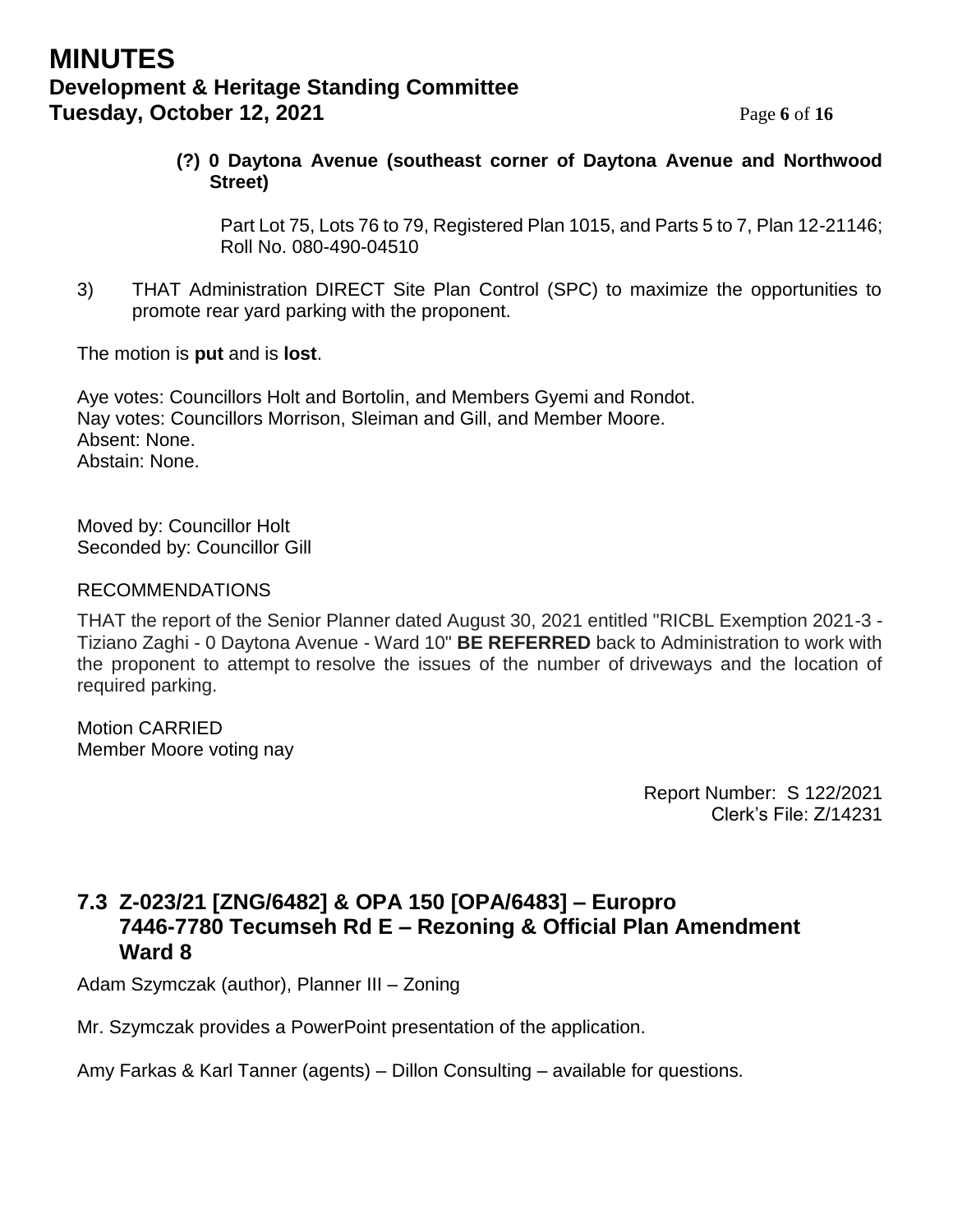## **MINUTES Development & Heritage Standing Committee Tuesday, October 12, 2021** Page 7 of 16

Josef Jakubovic (applicant) – Europro – available for questions.

Councillors Holt, Gill & Chair and Members Gyemi & Moore have questions regarding reduction in paved area, shared parking,, if a supplementary traffic analysis is required by Site Plan, number of units, development area, impact on Transit Windsor and possible relocation of transit terminal, increased vehicular traffic and its impact nearby roads and intersections, whether the development is appropriate, the scale of the development, and stormwater runoff. These items are addressed by Mr. Szymczak, Mr. Robertson, Mr. Cragg and Mr. Hagan.

Moved by: Councillor Holt Seconded by: Member Rondot

Decision Number: **DHSC 335**

#### RECOMMENDATIONS

- I. THAT Schedule "A" of Volume 1: The Primary Plan of the City of Windsor Official Plan **BE AMENDED** by applying a Specific Policy Area to Part Lots 125 to 127 (McNiff), Concession 1, including Parts 1, 2 & 3, Plan 12R16376 and Parts 1, 2, 3 & 4, Plan 12R18468, known municipally as 7446-7780 Tecumseh Road East (Roll No. 070-680-03200), situated on the North side of Tecumseh Road East between Lauzon Parkway and Lauzon Road.
- II. THAT Section 1 of Volume 2: Secondary Plans & Special Policy Areas of the City of Windsor Official Plan **BE AMENDED** by adding a Special Policy Area as follows:

"1.X Lands bounded by Lauzon Road, Tecumseh Road East, Lauzon Parkway and VIA Rail Corridor (7446-7780 Tecumseh Road East)

1.X.1 The property described as Part Lots 125 to 127 (McNiff), Concession 1, including Parts 1, 2 & 3, Plan 12R16376 and Parts 1, 2, 3 & 4, Plan 12R18468, known municipally as 7446-7780 Tecumseh Road East, **IS DESIGNATED** on Schedule A: Planning Districts and Policy Areas in Volume I – The Primary Plan;

1.X.2 Notwithstanding the "Commercial Centre" designation of the subject land on Schedule D: Land Use in Volume I – The Primary Plan, "Multiple Dwelling" shall be an additional permitted use."

III. THAT Zoning By-law 8600 **BE AMENDED** by changing the zoning of Part Lots 125 to 127 (McNiff), Concession 1, including Parts 1, 2 & 3, Plan 12R16376 and Parts 1, 2, 3 & 4, Plan 12R18468, known municipally as 7446-7780 Tecumseh Road East (Roll No. 070-680- 03200), situated on the North side of Tecumseh Road East between Lauzon Parkway and Lauzon Road, by adding a site specific exception to Section 20(1) as follows:

#### **424. NORTH SIDE OF TECUMSEH ROAD EAST BETWEEN LAUZON PARKWAY AND LAUZON ROAD**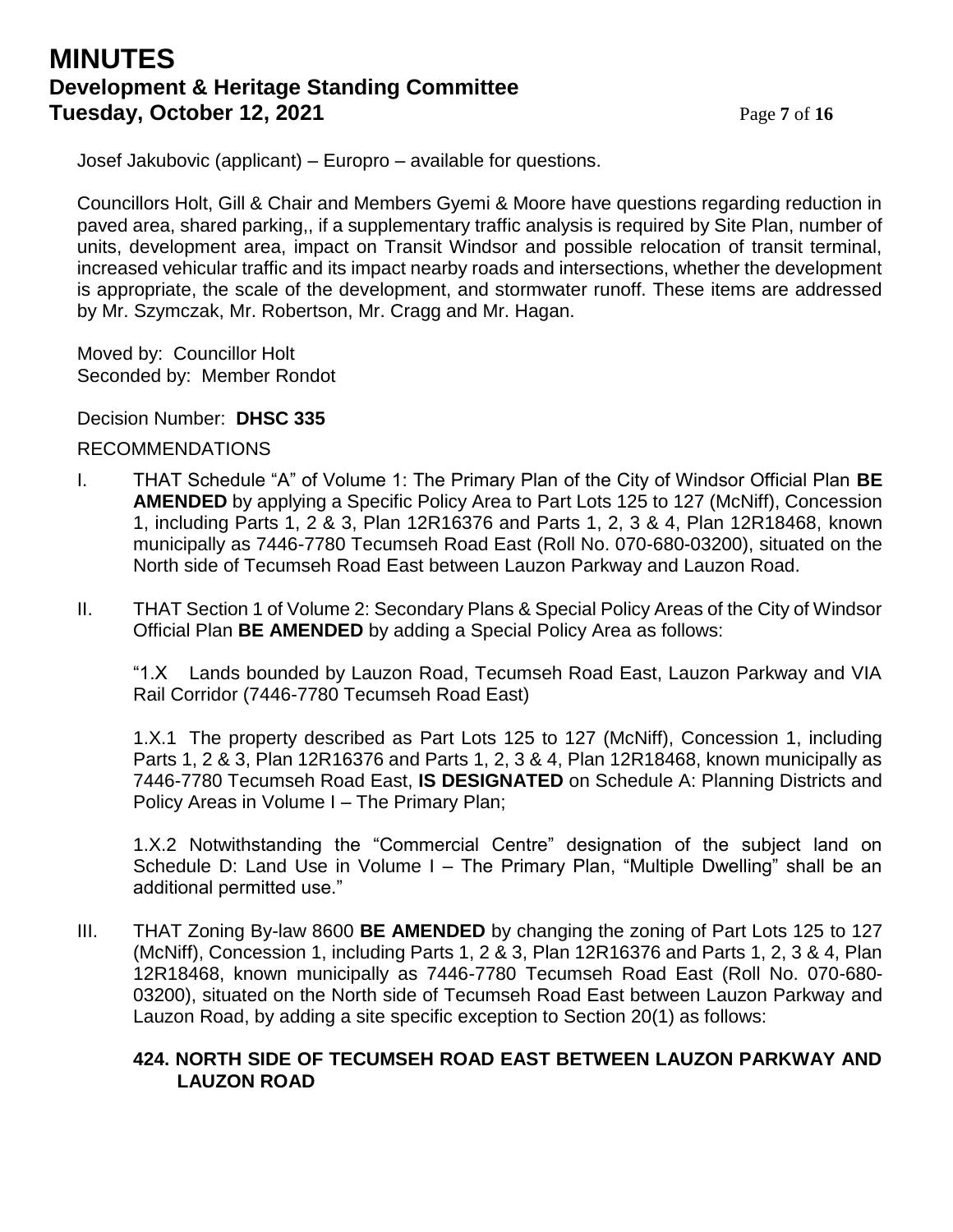## **MINUTES Development & Heritage Standing Committee Tuesday, October 12, 2021** Page 8 of 16

For the lands comprising of Part Lots 125 to 127 (McNiff), Concession 1, a *multiple dwelling* shall be an additional permitted use and shall be subject to the applicable provisions in Section 12.3.5. [ZDM 14, 15; ZNG/6482]

- IV. THAT, at the discretion of the City Planner, Deputy City Planner, or Site Plan Approval Officer, the following **BE SUBMITTED** either prior to, or with, an application for site plan approval:
	- 1. Updated documents, reports, or studies, including any addendum or memorandum, submitted in support of the applications for amendments to the Official Plan and Zoning By-law 8600 to reflect the site plan for which approval is being sought.
	- 2. Detailed tree survey to the satisfaction of the Landscape Architect.
	- 3. Species at Risk clearance from the Ministry of Environment, Conservation and Parks (MECP).
- V. THAT the Site Plan Approval Officer **BE DIRECTED** to incorporate the following into an approved site plan and executed and registered site plan agreement:
	- 1. Mitigation measures identified in Section 9 of the Environmental Evaluation Report subject to the approval of the City Planner
	- 2. Conditions and measures identified in the Functional Servicing Study subject to the approval of the City Planner and City Engineer
	- 3. Mitigation measures identified in the Noise & Vibration Assessment subject to the approval of the City Planner
	- 4. Conditions and measures identified in the Stormwater Management Brief subject to the approval of the City Engineer
	- 5. Mitigation measures identified in Sections 6, 7 and 8 in the Transportation Impact Study subject to the approval of the City Planner, City Engineer, and/or Transportation Planning Senior Engineer
	- 6. Requirements of the City of Windsor Engineering Department Right-Of-Way Division contained in Appendix D of this report subject to the approval of the City Engineer
	- 7. General and transportation impact study requirements of Transportation Planning contained in Appendix D of this report subject to the approval of City Planner, City Engineer or the Transportation Planning Senior Engineer.
- VI. THAT the Site Plan Approval Officer **CONSIDER** the following matters in an approved site plan and/or executed and registered site plan agreement: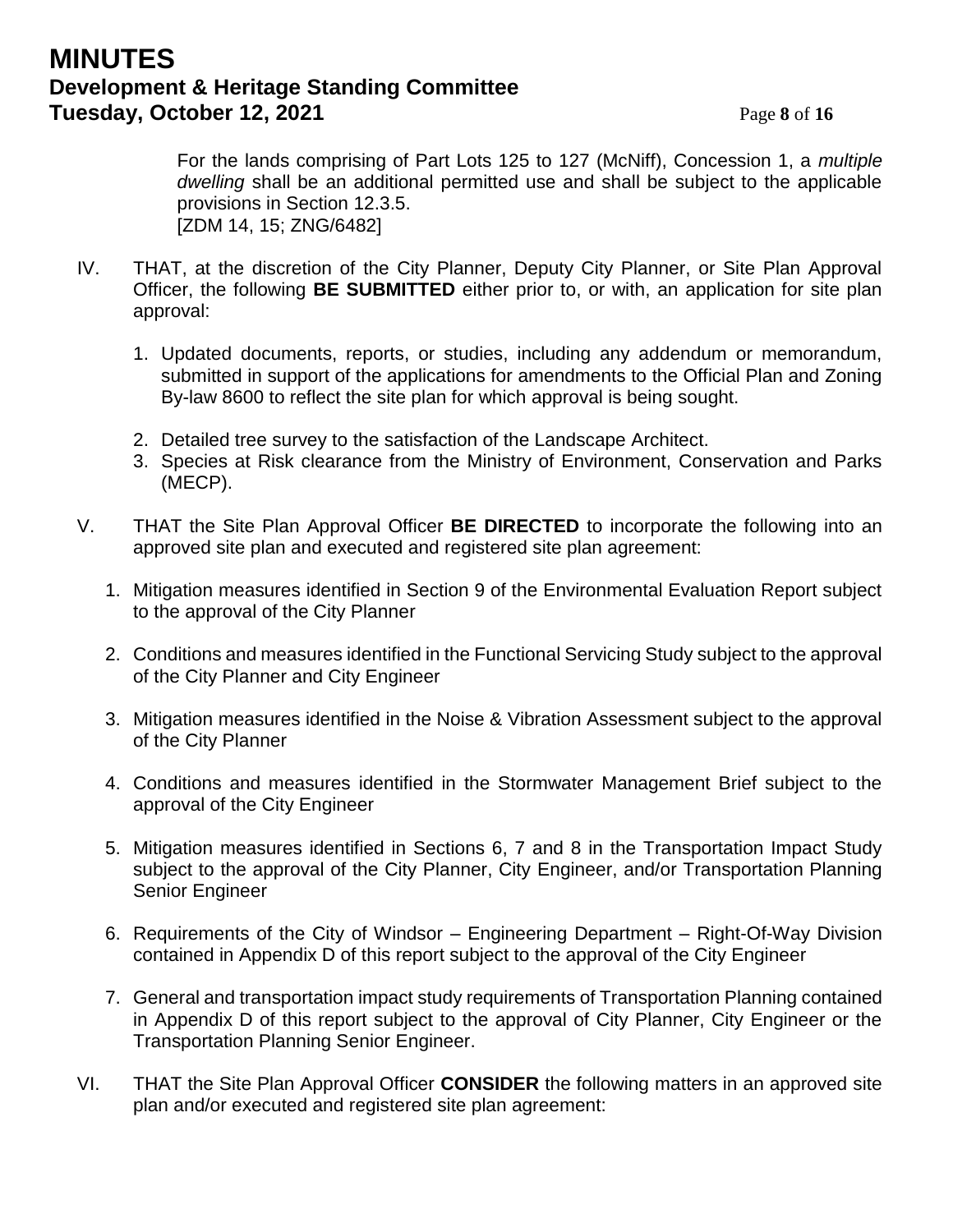## **MINUTES Development & Heritage Standing Committee Tuesday, October 12, 2021** Page 9 of 16

- 1. Zoning Provisions for Parking Setback and Urban Design comments from the Landscape Architect contained in Appendix D of this report
- 2. Comments of the Environment & Sustainability Coordinator contained in Appendix D of this report
- 3. Comments from Enwin Utilities Hydro Engineering contained in Appendix D of this report
- 4. Comments regarding watershed management, stormwater management, natural heritage policies from the Essex Region Conservation Authority contained in Appendix D of this report
- 5. Comments regarding the provision of public transit facilities on the subject parcel including, but not limited to, bus bays, bus parking, bus routing, and driver facilities, from Transit Windsor contained in Appendix D of this report
- 6. Reduce the paved area used for parking purposes, which may include a reduction in the number of required parking spaces.
- 7. Maximize the amount of landscaped open space yard and amenity area.
- VII. THAT, as part of a Site Plan Control application, the applicant **BE PERMITTED** to submit an application to the Committee of Adjustment for a reduction in the number of required parking spaces.

Motion CARRIED Councillor Gill voting nay

Report Number: S 129/2021 Clerk's File: ZO/14211 & ZB/14210

## **7.4 Z-031/21 [ZNG/6537] – 1731952 Ontario Ltd 334 California Ave – Rezoning Ward 2**

Adam Szymczak (author), Planner III - Zoning

Mr. Szymczak presents a PowerPoint presentation of the application

Tracey Pillon-Abbs (agent) notes agreement with recommendations and is available for questions.

Andi Shallvari (applicant) available for questions.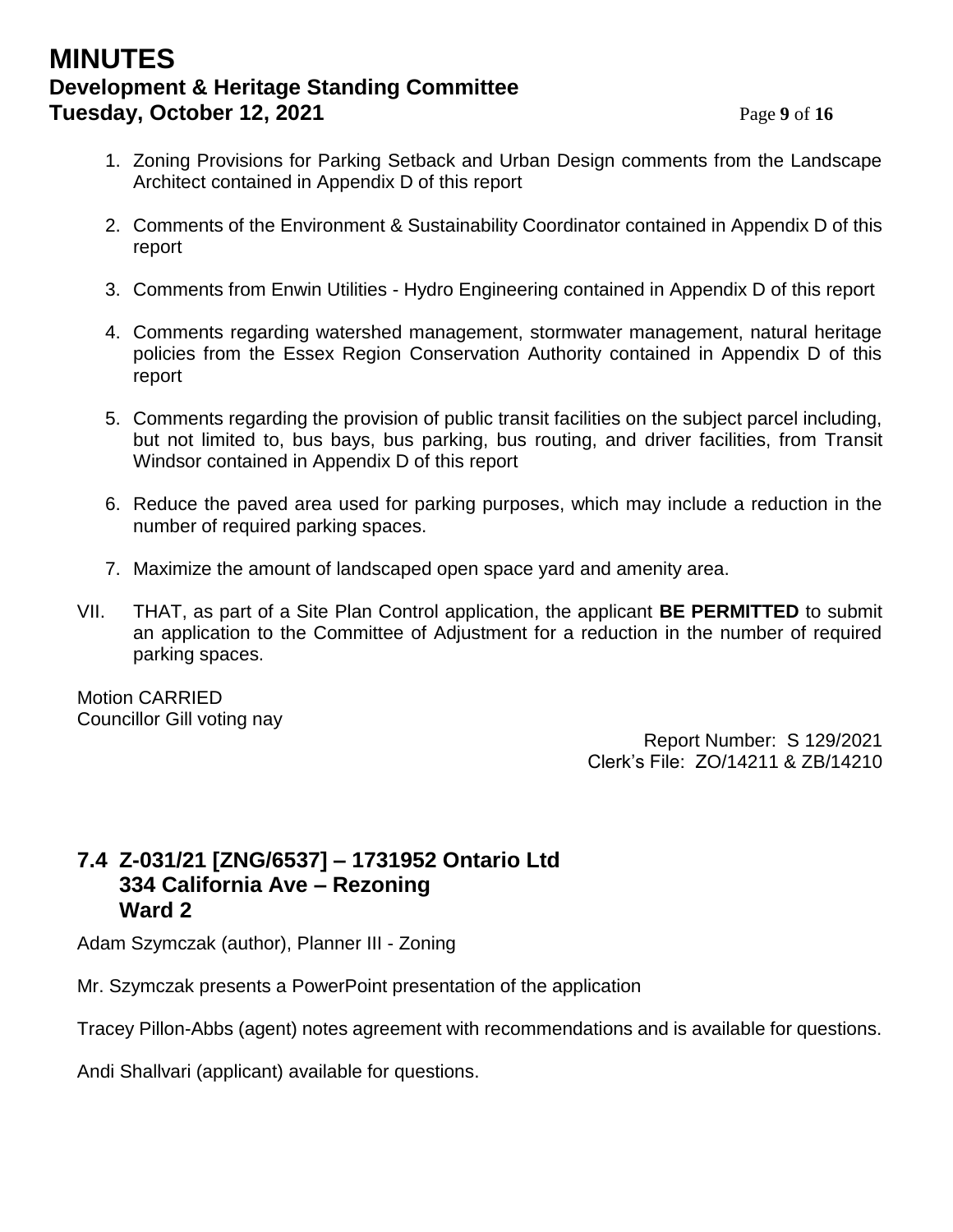## **MINUTES Development & Heritage Standing Committee Tuesday, October 12, 2021** Page 10 of 16

Area residents Mike Cardinal, Sheila Wisdom, Vivian Cattaneo and Chris Huxley express their opposition to the proposed development citing it is not conducive to the area, too dense, directly impacts the home behind it, sets a precedent for the entire block. Have concerns over the building height, privacy, number of units/bedrooms, parking and access from the alley, preserving the heritage of the area and the lack of input/collaboration with the university.

Councillors Holt, Morrison, Sleiman & Gill and Member Moore pose questions regarding the lack of planning with the university, request reduction in height to 10m, clarification of double duplex dwelling, verification of lot size and maximum lot coverage. Addressed by Mr. Szymczak and Ms. Pillon-Abbs.

Moved by: Councillor Holt Seconded by: Councillor Gill

THAT Council DENY the request of 1731952 Ontario Limited (Andi Shallvari, Principal) for an amendment to Zoning By-law 8600 for the property known municipally 334 California Avenue (Roll No. 050-110-07300); East side of California, south of University Avenue West); and further,

THAT Administration BE REQUESTED to open up a planning dialogue with the University of Windsor through the City's Town & Gown Committee to establish an official planning process to address the on and off campus student housing and how to coordinate moving forward within this neighbourhood.

The motion is **put** and is **lost**.

Aye votes: Councillors Holt, Gill and Bortolin, and Member Moore. Nay votes: Councillors Morrison and Sleiman, and Members Rondot and Gyemi. Absent: None. Abstain: None.

Moved by: Councillor Morrison Seconded by: Councillor Sleiman

Decision Number: **DHSC 336**

#### RECOMMENDATIONS

THAT Zoning By-law 8600 **BE AMENDED** by changing the zoning of Lots 95 to 96, Block A, Registered Plan 50, (known municipally as 334 California Avenue; Roll No. 050-110-07300; PIN 01232-0269, situated on the east side of California, south of University Avenue West) by adding a site specific exception to Section 20(1) as follows:

### **426. EAST SIDE OF CALIFORNIA AVENUE, SOUTH OF UNIVERSITY AVENUE WEST**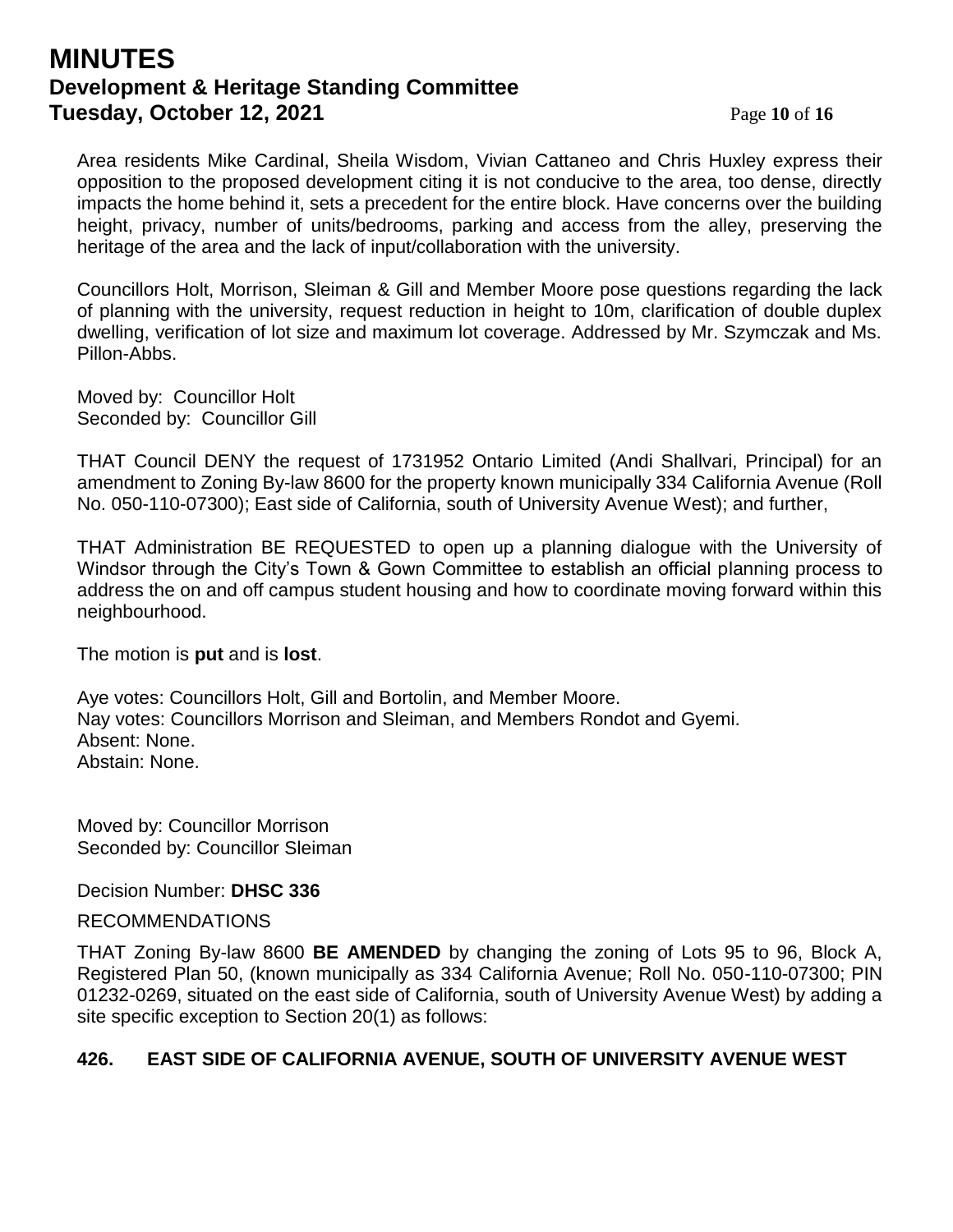## **MINUTES Development & Heritage Standing Committee Tuesday, October 12, 2021** Page 11 of 16

For the lands comprising of Lots 95 to 96, Block A, Registered Plan 50, a *double duplex dwelling* or *multiple dwelling* with a maximum of four *dwelling units* shall be an additional permitted use, and the following additional provisions shall apply

|                   | a) Lot Width - minimum            | 15.0 <sub>m</sub> |  |
|-------------------|-----------------------------------|-------------------|--|
|                   | b) Lot Area - minimum             | 500.0 $m2$        |  |
|                   | c) Lot Coverage - maximum         | 50.0%             |  |
|                   | d) Main Building Height - maximum | 10.0 <sub>m</sub> |  |
|                   | e) Front Yard Depth - minimum     | 6.0 <sub>m</sub>  |  |
|                   | f) Rear Yard Depth - minimum      | 7.50 m            |  |
|                   | g) Side Yard Width - minimum      | 1.20 m            |  |
| [ZDM 3; ZNG/6537] |                                   |                   |  |

and,

THAT Administration **BE REQUESTED** to open up a planning dialogue with the University of Windsor through the City's Town & Gown Committee to establish an official planning process to address the on and off campus student housing and how to coordinate moving forward within this neighbourhood.

Motion CARRIED Councillors Holt and Gill voting nay

> Report Number: S 128/2021 Clerk's File: ZB/14212

## **7.5 Z-030/21 [ZNG/6535] & OPA 153 [OPA/6536] – 5021085 Ontario Inc 659-665 Ouellette Ave – Rezoning & Official Plan Amendment Ward 3**

Adam Szymczak (author), Planner III – Zoning

Peg Dorner (resident) – Not opposed to more residential. Will there be additional windows added? Concern for parking. Where will they park? Looking for quality of life for future tenants.

Tracey Pillon-Abbs (agent) available for questions.

Ray Blanchard (owner) gives a statement on the proposed development and is available for questions.

Moved by: Councillor Holt Seconded by: Member Gyemi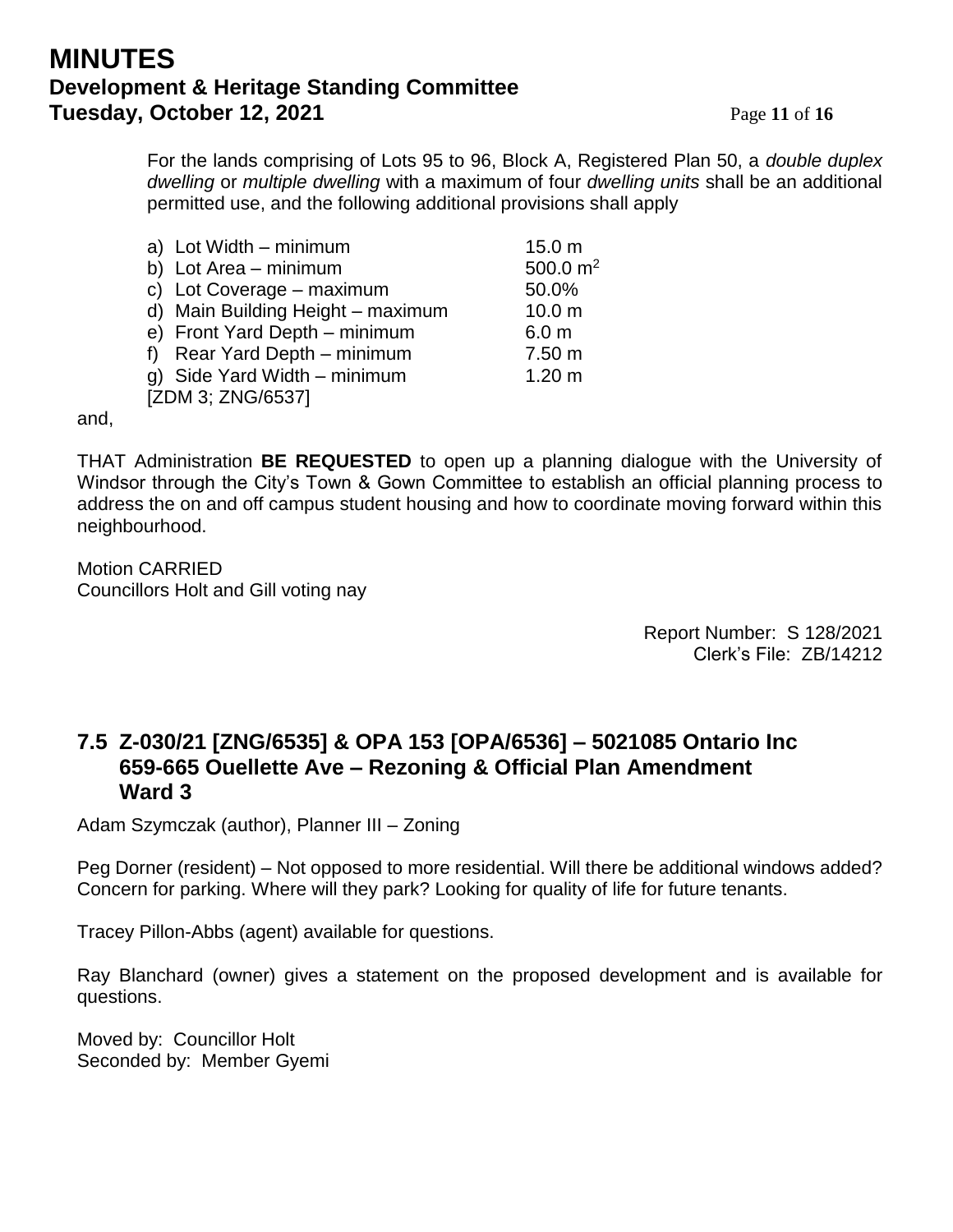## **MINUTES Development & Heritage Standing Committee Tuesday, October 12, 2021** Page 12 of 16

Decision Number: **DHSC 337**

#### RECOMMENDATIONS

- I. THAT Schedule "A" of Volume 1: The Primary Plan of the City of Windsor Official Plan **BE AMENDED** by applying a Specific Policy Area to Lot 6, Block 2, Registered Plan 256, known municipally as 659-665 Ouellette Avenue (Roll No. 040-310-04600; PIN 01191-0115), situated on the west side of Ouellette Avenue and east side of Pelissier Street, south of Wyandotte Street West.
- II. THAT Section 1 of Volume 2: Secondary Plans & Special Policy Areas of the City of Windsor Official Plan **BE AMENDED** by adding a Special Policy Area as follows:

#### 1.X **West Side of Ouellette Avenue and East Side of Pelissier Street, South of Wyandotte Street West (659-665 Ouellette Avenue)**

1.X.1 The property described as Lot 6, Block 2, Registered Plan 256, known municipally as 659-665 Ouellette Avenue (Roll No. 040-310-04600; PIN 01191-0115), situated on the west side of Ouellette Avenue and east side of Pelissier, south of Wyandotte Street West, **IS DESIGNATED** on Schedule A: Planning Districts and Policy Areas in Volume I – The Primary Plan;

1.X.2 Notwithstanding the "Mixed Use" designation of the subject land on Schedule E: Land Use in Volume I – The Primary Plan, "Self-Storage Facility" shall be an additional permitted use.

III. THAT Zoning By-law 8600 **BE AMENDED** by changing the zoning of Lot 6, Block 2, Registered Plan 256, known municipally as 659-665 Ouellette Avenue (Roll No. 040-310- 04600; PIN 01191-0115), situated on the west side of Ouellette Avenue and east side of Pelissier Street, south of Wyandotte Street West, by adding a site specific exception to Section 20(1) as follows:

#### **425. WEST SIDE OF OUELLETTE AVENUE AND EAST SIDE OF PELISSIER STREET, SOUTH OF WYANDOTTE STREET WEST**

For the lands comprising of Lot 6, Block 2, Registered Plan 256, a *self-storage facility* shall be an additional permitted *main use* including in a *combined use building*, and that for a self-storage facility the following additional provisions shall apply:

- a) A *self-storage facility* is prohibited on the ground floor within the first 9.0 m of the *building* on the Ouellette Avenue frontage.
- b) A loading space is not required.

[ZDM 7; ZNG/6535]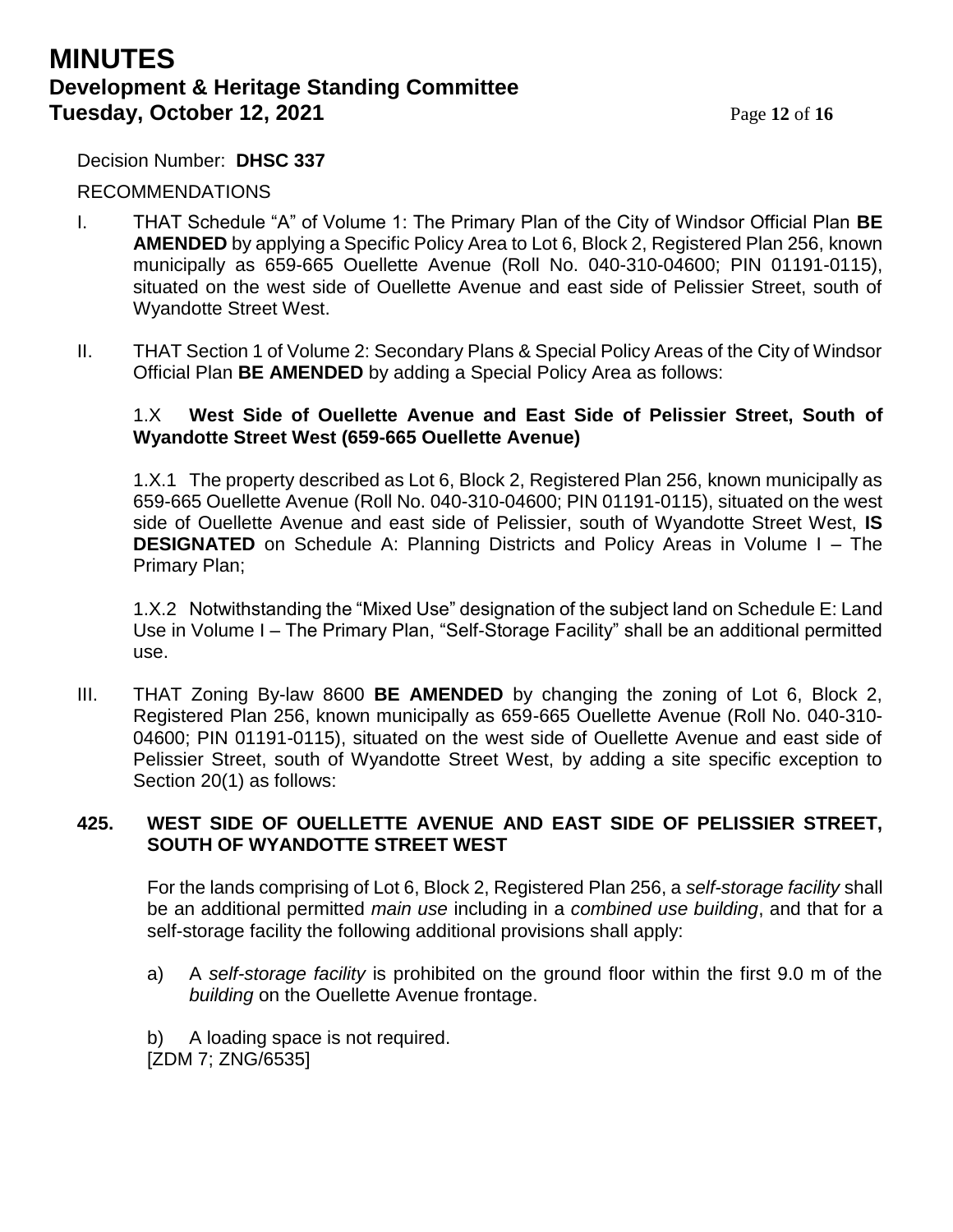## **MINUTES Development & Heritage Standing Committee Tuesday, October 12, 2021** Page 13 of 16

Motion CARRIED UNANIMOUSLY

Report Number: S 127/2021 Clerk's File: ZO/14207 & ZB/14206

### **7.6 Z-007/21 [ZNG/6357] – Vince Moceri Holdings Inc 2800 Deziel Dr, Bldg 320 – Rezoning Ward 9**

Jim Abbs (author), Planner III – Subdivisions

Brad Dixon (owner – Extreme Effects) in support of the recommendation and available for questions.

Moved by: Councillor Holt Seconded by: Councillor Gill

Decision Number: **DHSC 338**

RECOMMENDATIONS

THAT an amendment to Zoning By-law 8600 **BE APPROVED** changing the zoning of Part of Lots 99 & 100, Concession 3 (being Part 6,12R-20639), situated on the north side of Deziel Drive, known municipally as 2800 Deziel Drive, by adding a new site specific exception to Section 20(1) as follows:

#### **NORTH SIDE OF DEZIEL DRIVE (2800 DEZIEL DRIVE)**

For the lands comprising Part of Lots 99 & 100, Concession 3 (being Part 6,12R-20639), situated on the north side of Deziel Drive, known municipally as 2800 Deziel Drive, that an *Automobile Repair Garage and an Automobile Sales Lot* shall be additional permitted uses.

Motion CARRIED UNANIMOUSLY

Report Number: S 135/2021 Clerk's File: ZB/14136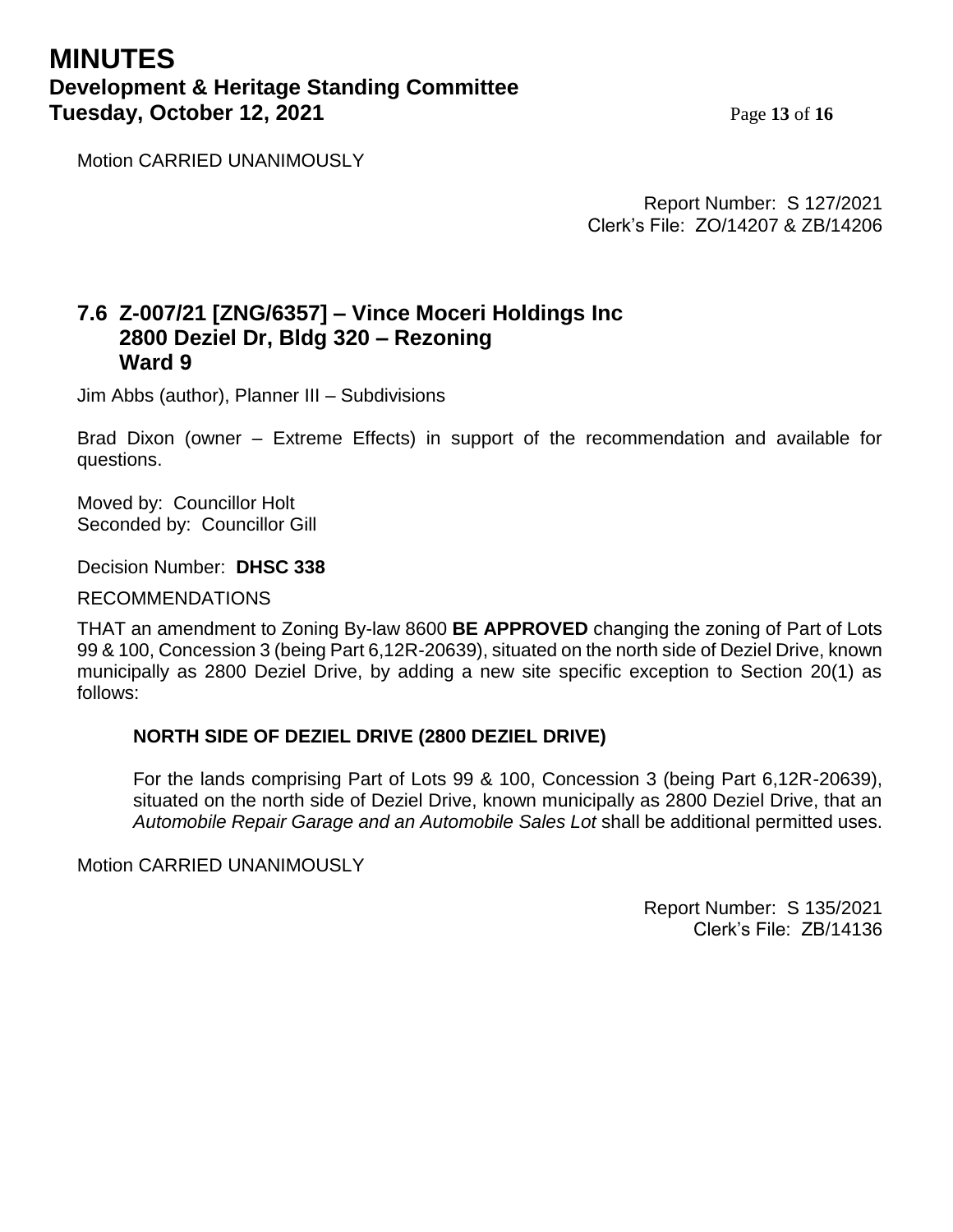## **7.7 Z-014/21 [ZNG/6399] – Petretta Construction 6475 Wyandotte St E – Rezoning Ward 6**

Jim Abbs (author), Planner III – Subdivisions

Mr. Abbs provides a PowerPoint presentation of the application. Notes error in the report. Be advised all comments regarding CD2.1 should read CD1.2. The error does not change any provisions or recommendations in the report.

Jonathon Lot (applicant) available for questions.

Area residents Sarah Jane & Doug Dowling and Eddie Staudt advise they're not opposed to development of the site, however, they are opposed to the proposed five-storey structure which will overshadow their yards, encroach on their privacy, increase traffic on the street and incur further parking issues.

Councillors Gill & Sleiman and Members Gyemi, Moore and Rondot inquire about maximum height, loading requirements, difference between accessible parking, number of parking spaces, if a parking study was done, building setback, any plans to widen the road, any consideration to close the alley and screening. Questions are addressed by Mr. Abbs and Mr. Winters.

Moved by: Councillor Gill Seconded by: Member Moore

I. THAT an amendment to City of Windsor Zoning By-law 8600 BE APPROVED, changing the zoning of Lot 6, Concession 4, designated as Part 1 on Reference Plan 12R 10242, in the City of Windsor, known municipally as 6475 Wyandotte St E, from Commercial District 1.2 (CD1.2) to Residential District (RD) 3.3 with the following site specific regulations:

Required Parking – Minimum – 52 total spaces Standard Parking spaces – 50 Required accessible parking space  $-$  Type A  $-1$ Required accessible parking space  $-$  Type B  $-$  1 Parking Area Separation to a Habitable Room Window – Minimum – 2.5 m Required landscaped open space – Minimum – 35%

II. THAT Part of Lot 6, Concession 4 in the City of Windsor, known municipally as 6475 Wyandotte St E; subject to rezoning Z 014-21 [ZNG-6399] BE EXEMPT from Interim Control By-law 103-2020.

The motion is **put** and is **lost**.

Aye votes: Councillor Gill and Member Moore. Nay votes: Councillors Holt and Bortolin and Members Gyemi and Rondot.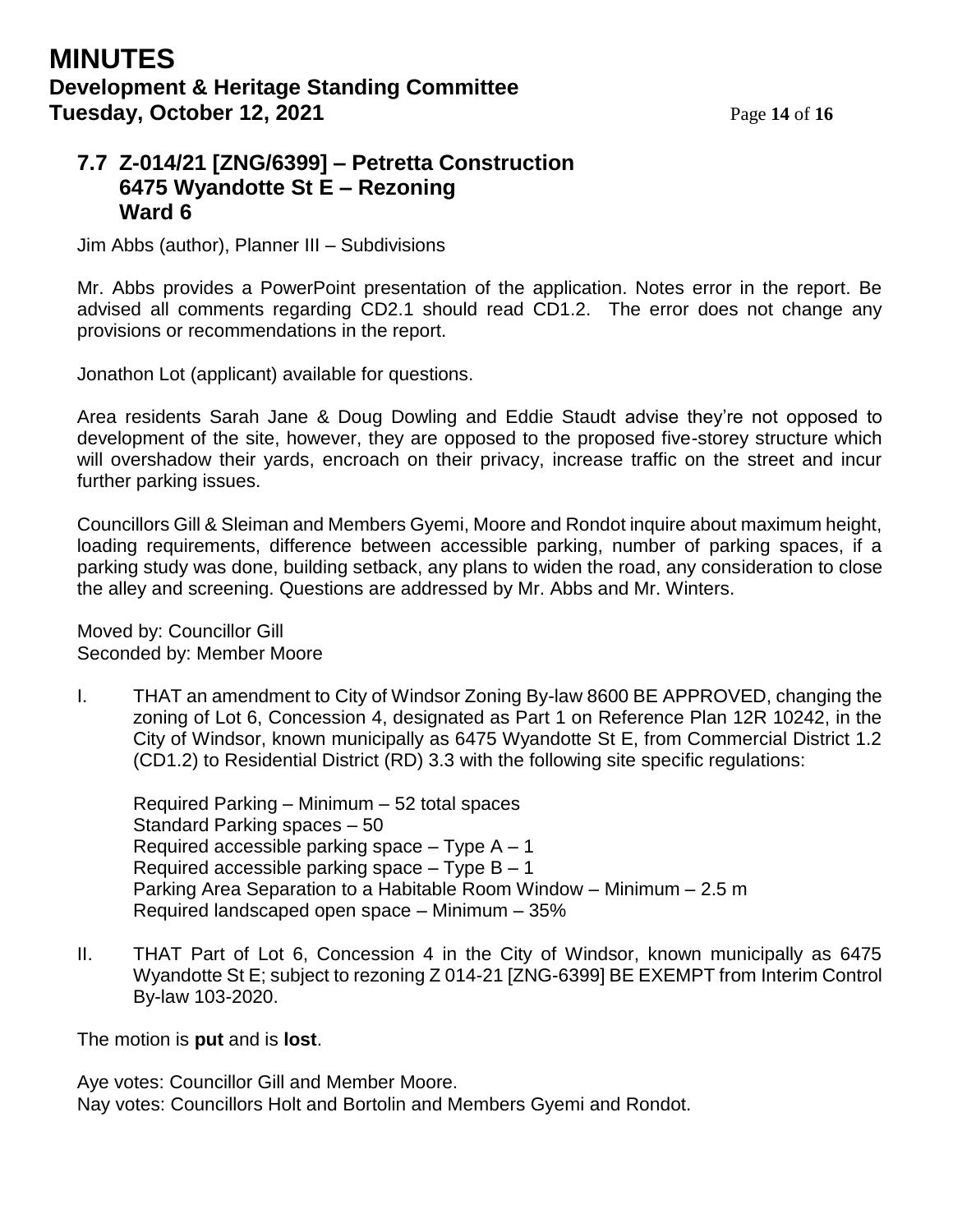# **MINUTES Development & Heritage Standing Committee Tuesday, October 12, 2021** Page 15 of 16

Absent: None. Abstain: None.

Moved by: Councillor Holt Seconded by: Councillor Sleiman

#### Decision Number: **DHSC 339**

#### RECOMMENDATIONS

I. THAT an amendment to City of Windsor Zoning By-law 8600 **BE APPROVED**, changing the zoning of Lot 6, Concession 4, designated as Part 1 on Reference Plan 12R 10242, in the City of Windsor, known municipally as 6475 Wyandotte St E, from Commercial District 1.2 (CD1.2) to Residential District (RD) 3.3 with the following site specific regulations:

Required Parking – Minimum – 52 total spaces Standard Parking spaces – 50 Required accessible parking space  $-$  Type A  $-1$ Required accessible parking space  $-$  Type B  $-$  1 Parking Area Separation to a Habitable Room Window – Minimum – 2.5 m Required landscaped open space – Minimum – 25%

II. THAT Part of Lot 6, Concession 4 in the City of Windsor, known municipally as 6475 Wyandotte St E; subject to rezoning Z 014-21 [ZNG-6399] **BE EXEMPT** from Interim Control By-law 103-2020.

Motion CARRIED Councillor Gill and Members Rondot and Gyemi voting nay

> Report Number: S 134/2021 Clerk's File: ZB/14114

Councillor Morrison leaves the meeting at 8:52 p.m.